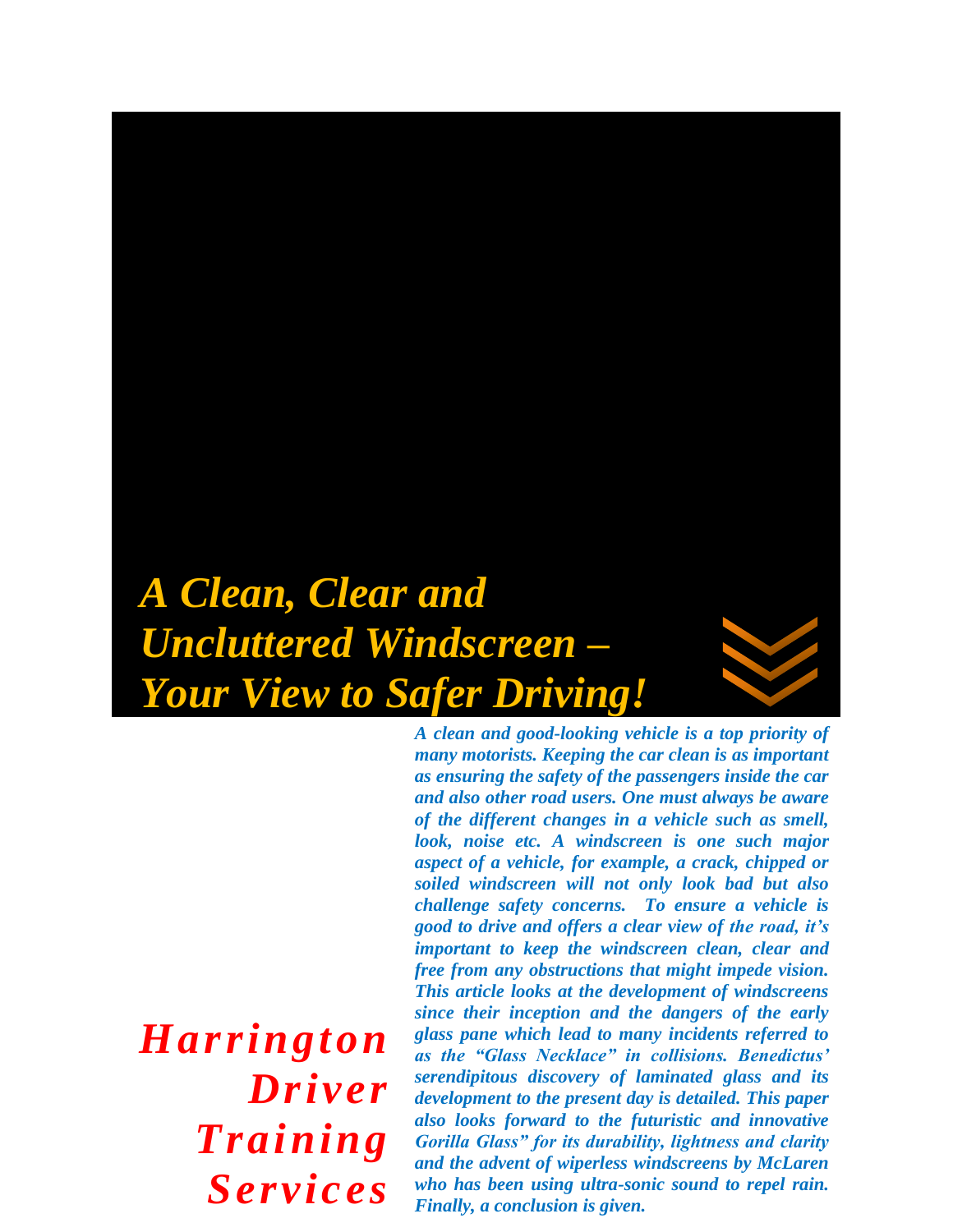## *A Clean, Clear & Uncluttered Windscreen – Your View To Safer Driving!*

 *Tom Harrington LL B F Inst. MTD (June 2020)*

*"In most cases optical information for the driver of a vehicle passes through the windshield or side and rear windows of the driver's cabin. The optical transformation properties of the windshield and windows therefore play an important role in the conservation of correct information. Moreover, the windshield should not be the source of additional irregular information which leads to a misunderstanding of the surroundings and, as a result, to dangerous reactions of the driver". Kessler 1991.1*

#### *Introduction*

 $\overline{a}$ 

n October 2017, National Health Service (NHS) doctor, Suzanna Ball was killed whilst cycling in Birmingham. Despite it being illegal to operate a large goods vehicle (LGV) with an obscured windscreen, this fatal accident n October 2017, National Health Service (NHS) doctor, Suzanna Ball was<br>killed whilst cycling in Birmingham. Despite it being illegal to operate a<br>large goods vehicle (LGV) with an obscured windscreen, this fatal accident<br>h hi-visibility clothing. Even though the majority of drivers and operators take road safety extremely seriously however; we still regularly see many vehicles of all categories with dirty and cluttered windscreens. In this instance, the driver's vision was obscured by a tray and its contents, which blocked a large area of the windscreen. The driver was sentenced to two years and 21 months in prison and banned from driving for two years and 10 months. His company was fined £112,500 and ordered to pay £3,000 costs. <sup>2</sup> Also, in 2018, Hayley Sterna (51) failed to see her cousin - wheelchair-bound Chris Clements (40) - at the roadside in Cambridgeshire as she was dazzled by sunlight reflecting off the dirt on her windscreen. This was despite Clements wearing a high-vis jacket and having highvisibility markers on his wheelchair. Sterna's windscreen washer bottle had run out of water as she had failed to fill it up before leaving home. She received a 12 month suspended sentence and was banned from driving foe two years.<sup>3</sup>

<sup>1</sup> Kessler, F. (1991). *Light diffusion characteristics and visibility interferences in automobile windscreens*. Paper presented at the vision in vehicles – IV, University of Leiden, the Netherlands, 27-29 August 1991. Academia.edu

<sup>2</sup> *DVSA-The importance of keeping windscreens clear – a tragic reminder.* Institute of Transport Administration. iota.org.uk

<sup>&</sup>lt;sup>3</sup> The Irish Sun. 30 September 2019. Clear as Mud. *How driving with a dirty windscreen could see you slapped with a €5000 fine and nine penalty points.*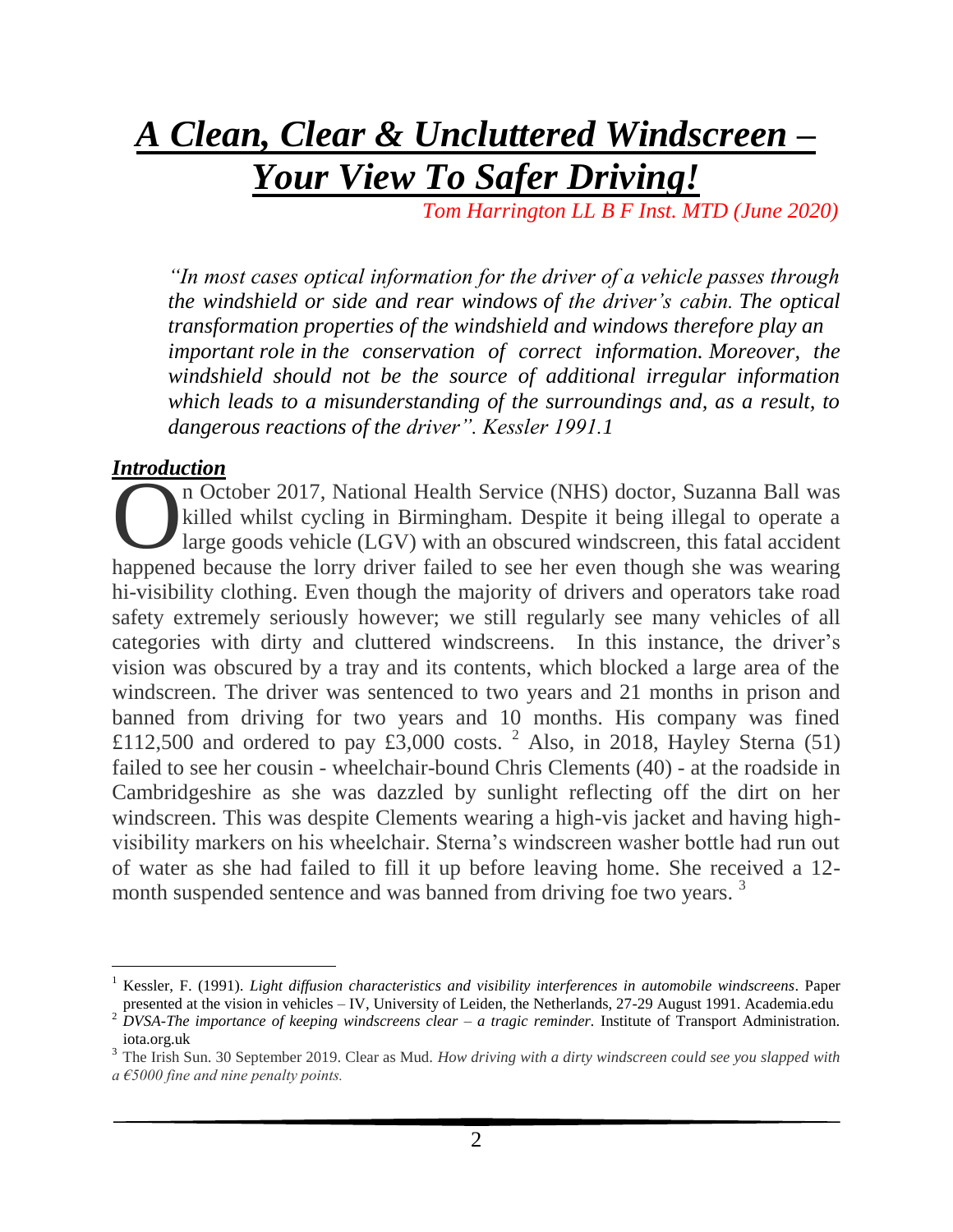Drivers on the road today do not even remember a time when cars were manufactured without windscreens/windshields, so the history of one of the most important vehicle safety features is nearly forgotten. However, this paper provides an opportunity to look both forward and glance into the past, and so tells the story of the windscreen's development. The front window of a car or the one the driver looks through while driving is called the windscreen or windshield (US) depending on your geographical location and part of its purpose is to protect you and the car's occupants from wind, rain, various types of insects and road debris etc. The idea of having a see-through protective layer installed on the vehicle itself did not appear until 1904, over a decade after the first car rolled off the assembly line. The first windshields were nothing more than two sheets of window-pane glass. Many models had an upper pane which could be folded down when it got too dirty to see through. While these first windshields offered some protection against wind and road debris, they were not standard equipment until Oldsmobile (US) made them so in 1915. However, early windshields were very dangerous to passengers and passers-by in the event of an accident because they shattered into sharp shards. The first cars were essentially motorized horse carriages, and like horse-drawn buckboards, 4 did not offer any frontal protection from the elements or road debris etc. In fact, drivers wore goggles and other suitable clothing for protection.

### *Benedictus' Serendipitous Discovery <sup>5</sup>*

 $\overline{a}$ 

During the 1910s-1920s, improving the safety of glass used in automobiles became an interest among all automakers, and they got some help from unlikely sources. Two European inventors developed glass laminating - Frenchman Edouard Benedictus and Briton John C. Wood. Benedictus, an accomplished artist, writer, composer, book binder, fabric designer, and scientist, made an accidental discovery in his laboratory. One day in 1903 while working in his Paris laboratory, chemist Benedictus (born in France 1878) climbed a rickety ladder to fetch some needed elements off a high cabinet. In the process, he bumped a shelf lined with tipsy glass flasks, sending one tumbling to the floor. Predictably, the flask shattered. But much to Benedictus' astonishment as he peered down from his perch, the pieces didn't scatter across the floor. Instead, they clung together, roughly retaining the original hollowed shape of the container.

 $4$  A Buckboard is a 4-wheel wagon of simple construction meant to be drawn by a horse or other large animal. The Buckboard is the front-most board on the wagon that acts as both a footrest for the driver and protection for the driver from the horse's rear hooves in case of a 'buck'. The Buckboard is steered by its front wheels which are connected by a single axle.

<sup>5</sup> Transcript – Edouard Benedictus (1878) *Accidental safety glass*. Apple podcasts preview. podcastapple.com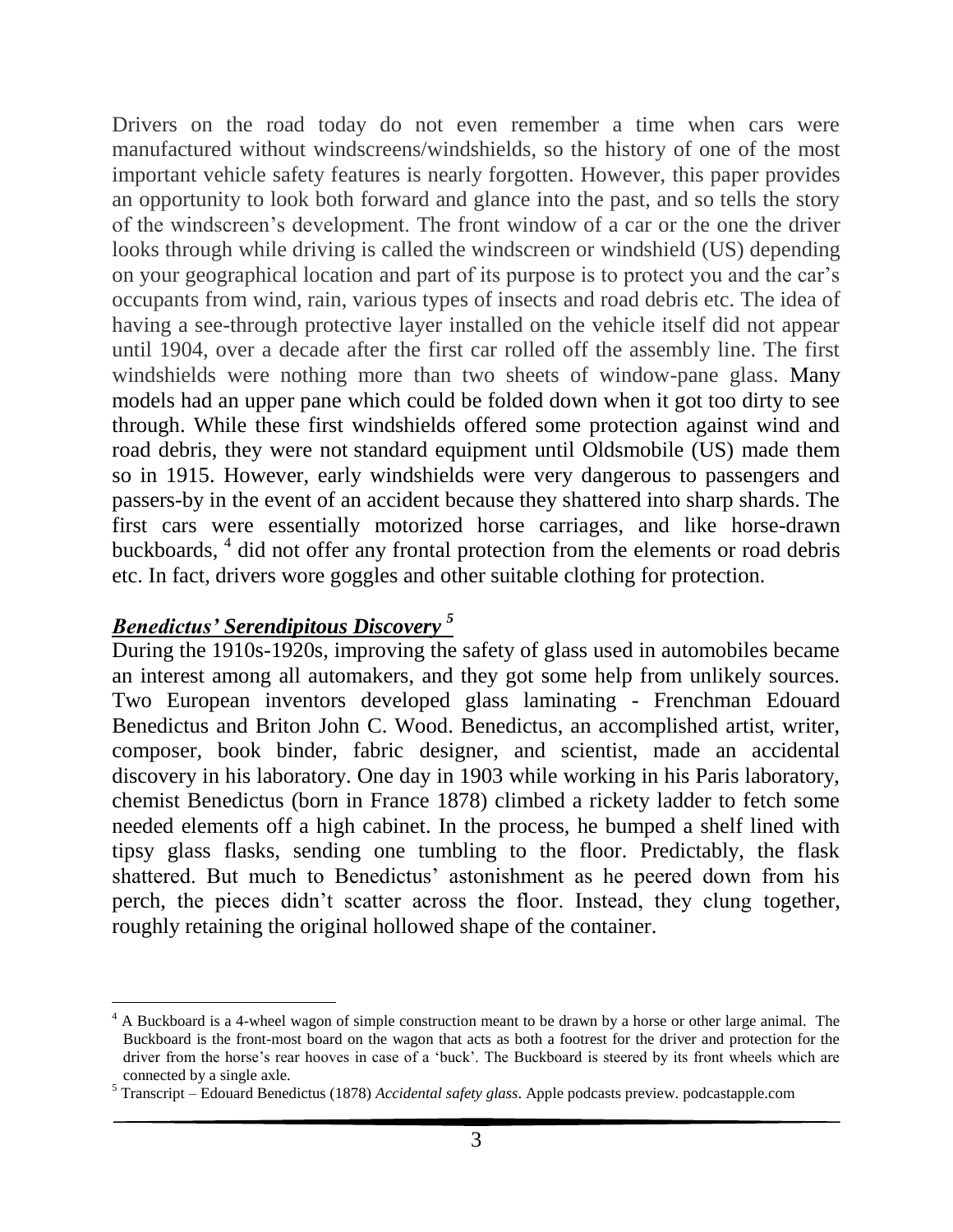Intrigued, Benedictus showed the broken flask to his assistant. The man informed his boss that the container recently held a solution of cellulose nitrate, a kind of clear liquid plastic. The pair deduced the water in the solution had evaporated, leaving a thin transparent film covering the inner walls of the flask. Because the container looked empty and unused, it had simply been replaced on the shelf without being washed. Serendipitously and entirely by accident, Benedictus had discovered safety glass. In another of the many serendipitous coincidences with which history is filled, that same week a Paris newspaper ran an article about a new concern arising around the city—collisions involving motor carriages. Automobiles were new to Paris in 1903, and the intersection of overly enthusiastic drivers and unwary pedestrians was already proving disastrous. Upon reading the account of accidents involving automobiles, Benedictus was struck by one detail in particular — many of the most serious injuries involved drivers being horribly cut by the shattered plate glass of their windscreen. Benedictus had his Eureka moment. As he would record in his diary: *"Suddenly there appeared before my eyes an image of the broken flask. I leapt up, dashed to my laboratory, and concentrated on the practical possibilities of my idea."* Benedictus spent the next twenty-four consecutive hours at work in his lab, feverishly coating one glass flask after another with various mixtures of clear plastic then smashing them around the room. Had any of Benedictus' assistants walked in on their boss at the time, they would have likely concluded the man had gone daft from inhaling noxious chemical fumes. By the following evening, Benedictus continued in his entry, *"I had produced my first piece of Triplex (safety glass) — full of promise for the future.*" Benedictus spent years improving his creation, adding a layer of gelatin to the film to bind two panes of glass together for greater strength. He finally received a patent for his invention in 1910. Unfortunately, early automakers didn't share Benedictus' enthusiasm for his new idea despite the fact they had already begun producing models with fully enclosed passenger compartments. <sup>6</sup> This meant they were surrounding occupants with glass windows that, in an accident, instantly transformed into a whirlwind of razor-sharp shards.  $7$  Though Benedictus was granted a patent in 1909, the product was not put into use until World War I when laminated glass was used in the goggles of gas masks. Meanwhile Wood had also been working with cellulose and devised another method for adding a protective layer (originally tree resin, later cellulose) between two pieces of glass and creating shatter-resistant glass. His method was patented in 1905. Benedictus, in 1910, added a gelatin layer which stuck to both panes of glass and patented Triplex.

l

<sup>6</sup> *Accidental Inventions – Safety Glass*. blog.42courses.com

<sup>7</sup> *Accidental Inventions – Safety Glass*. blog.42courses.com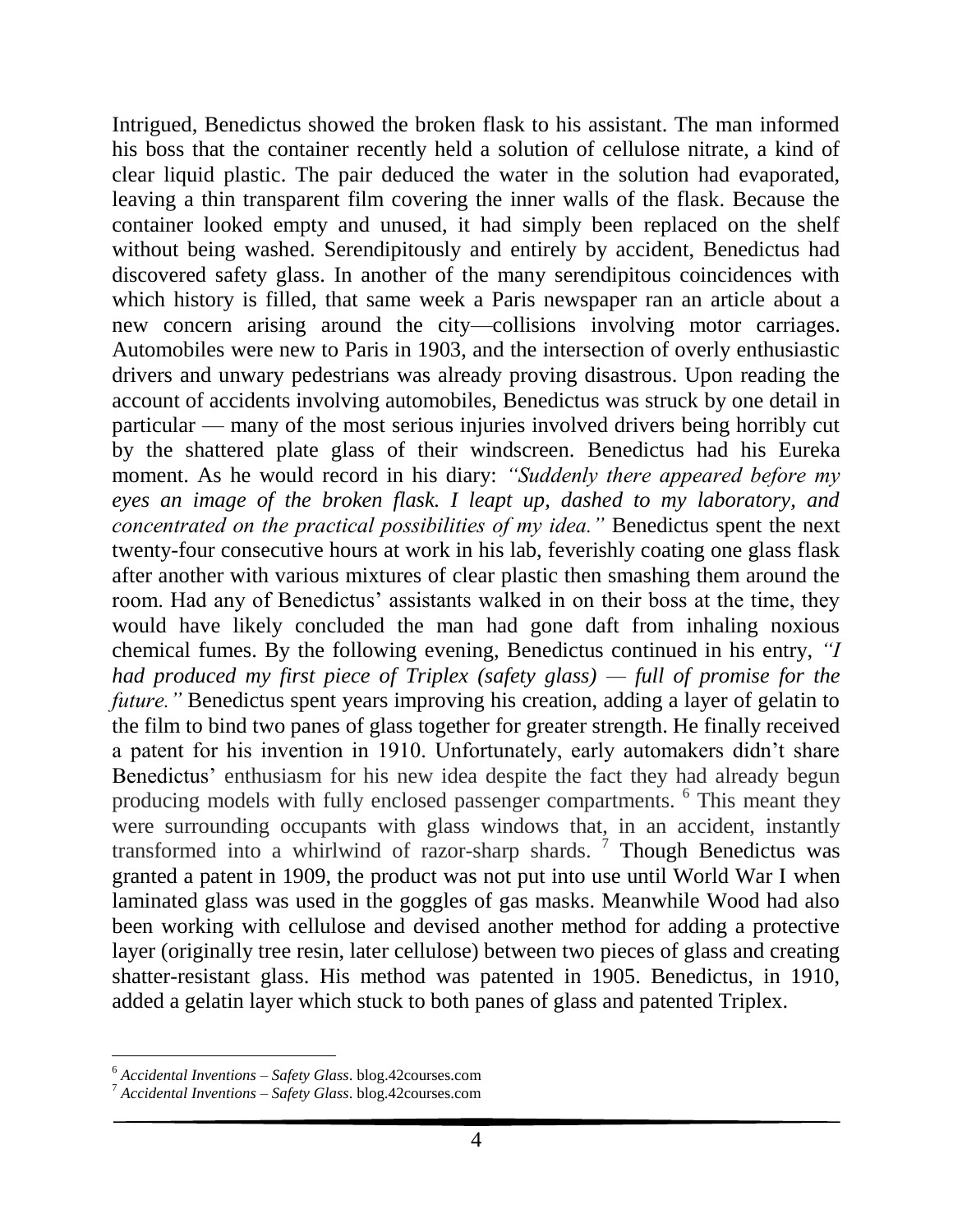The Triplex Glass Company was founded in 1923 and Triplex glass was brought to the U.S. in the twenties. Others took up the task of improving on Benedictus' laminated glass, including Carleton Ellis who patented a resin laminate that bonded glass without discoloration. By the 1930s, laminated auto glass was made using polyvinylbutyral (PVB), which made it stronger and afforded protection from UV rays and noise.

## *The 1930s -1950s: New Design Possibilities*

Improvements in automobile glass and engineering led to a number of innovative windshield designs in the first half of the 20th century. In the 1930s, Cadillacs offered cars with a V-split windshield that allowed half of the windshield to swing out. Chevrolet countered with a tiltable windshield. In the later part of the decade, the single curved windshield was developed, providing superior strength and body integrity. New design innovations in the 1940s were driven by safety concerns. Tucker cars advertised "pop out" windshields that would eject in one piece if impacted by a hard blow from the inside. Panoramic curved windshields of the 1950s boasted improved visibility by shrinking blind spots. By reducing framing, these windshields also allowed for more spacious car interiors. As a result, automobile designs became less boxy.

## *British Standards Institution Specification BS 857 1954*

In Great Britain, the Road Traffic Act of 1930 made it compulsory to use safety glass in all vehicle windscreens. Later regulations specified that safety glass should be used not only for windscreens and windows on either side of the driver's seat but for all windows of cars. For goods vehicles the windscreen and windows by the driver's seat must be of safety glass, as also must forward facing windows of public service vehicles. Safety glass as defined by the British Standards Institution, in its specification B.S.857 1954:  $8$ 

## *"Is a glass which after fracture gives fragments which are less liable to cause severe cuts than those of ordinary glass".*

Two types of glass known as 'Toughened' and 'Laminated' comply with this specification, and at present there is much controversy regarding their relative merits. Toughened glass on fracture breaks into fragments that are small and have rounded edges that are not likely to inflict serious injury, whereas laminated glass when fractured usually has razor sharp edges that can inflict severe lacerations.

 $\overline{a}$ <sup>8</sup> British Standards Institution. *Safety Glass for Land Transport*. British Standard 857: 1954.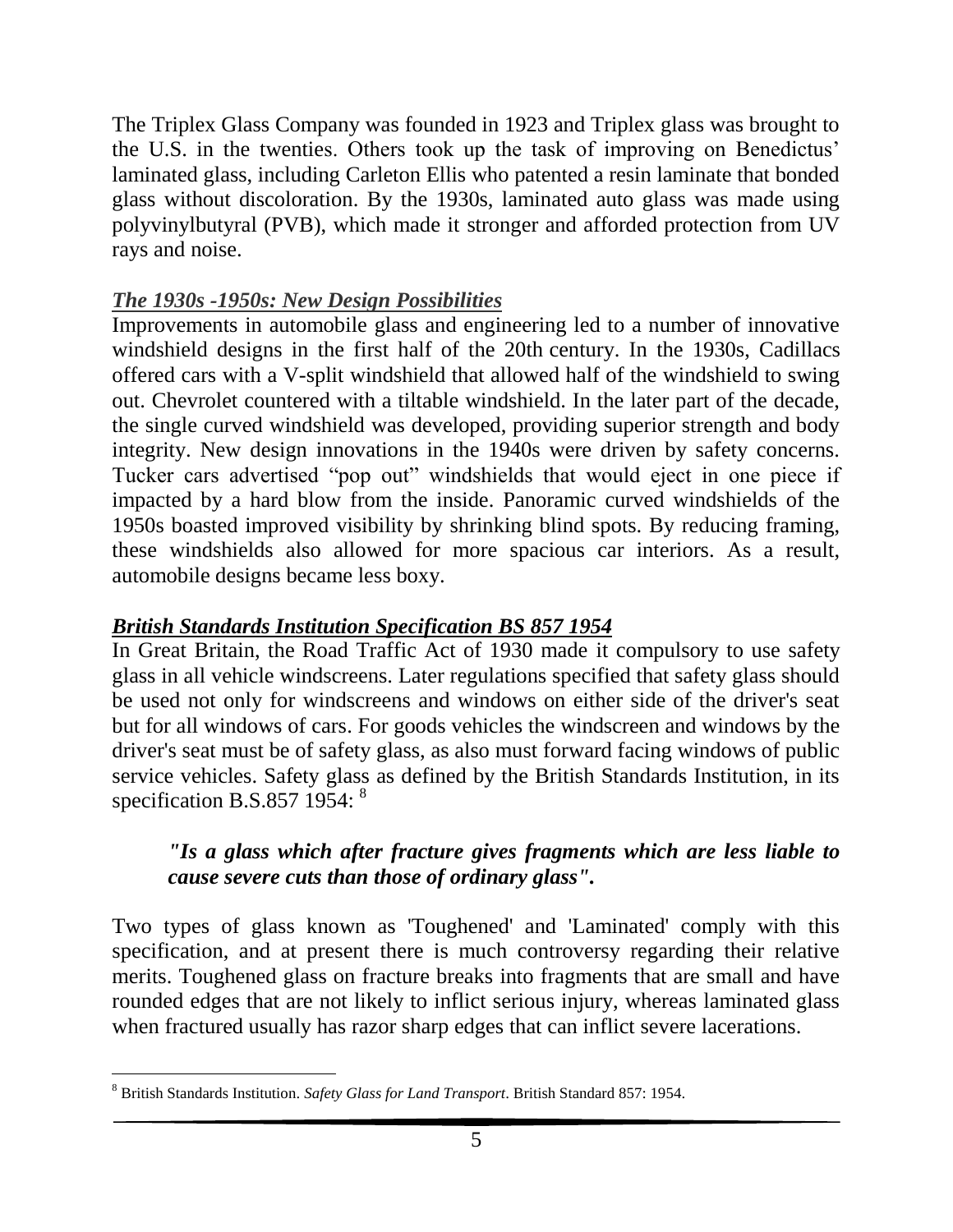It might be thought therefore that toughened glass would be preferable but there are other safety aspects to be considered. Fracture of a toughened glass windscreen may result from impact by a stone flung up by another vehicle or it may sometimes occur spontaneously, but, whenever fractures occur, the whole windscreen breaks up into relatively small fragments and the driver's view is impaired. If a laminated glass windscreen is cracked by a stone the fracture is usually confined to a small area around the point of impact. In weighing up the relative safety merits of the two kinds of glass, account should be taken of the relative likelihood of injury arising from impact and the likelihood of accidents arising from a sudden impairment of the driver's vision which in turn depends on the relative frequency of windscreen fracture. It may also be desirable to consider the cost of glass replacements and if possible, the rather intangible items such as inconvenience and discomfort. In some countries which do not have temperate climates, windscreen fracture may subject the occupants of the vehicle to harm because of severe cold or torrential rain or dust. These matters have already been discussed in previous publications by *Lister* (1961)<sup>9</sup> and *Starks* (1954)<sup>10</sup> but this report<sup>11</sup> describes an attempt that has been made to find out more about the incidence, nature and severity of injuries caused by car windscreen glass in accidents that have been the subject of detailed investigation to many on site by a research team from the Road Transport Research Laboratory. These accidents- over 1,000 of them - occurred during the years 1955-1964 in the vicinity of the Laboratory when it was based near Slough, Buckinghamshire. <sup>12</sup>

### *The Law & Penalties <sup>13</sup>*

Vehicle owners have a responsibility to make sure their driving doesn't negatively impact other motorists. One way this could happen is by having a dirty windscreen or another glass surface, such as the side mirrors or rear windscreen. Having an unclear windscreen could impair your vision, making reaction times slower which could lead to an accident. Regulation 30 of The Road Vehicles (Construction and Use) Regulations 1986, state that drivers are required to keep class surfaces clean and clear. Also, the Highway Code (Annex 6, Vehicle Maintenance) states:

 Lights, indicators, reflectors, and number plates MUST be kept clean and clear

l <sup>9</sup> Lister R. D. (1961). *"Safety Glass for Windscreens".* Automobile Engineer. 51, (9), 341-7.

<sup>10</sup> Starks H.J.H. (1954). *"Toughened Glass".* Automobile Engineer. 44 (10), 433-8.

<sup>&</sup>lt;sup>11</sup> British Standards Institution. *Safety Glass for Land Transport*. British Standard 857: 1954.

<sup>12</sup> A. Hobbs et al (1968). *Injuries produced by motor-car windscreens*. Road Research Laboratory Ministry of Transport. RRL Report LR 152.

 $13$  Mirror. mirror.co.uk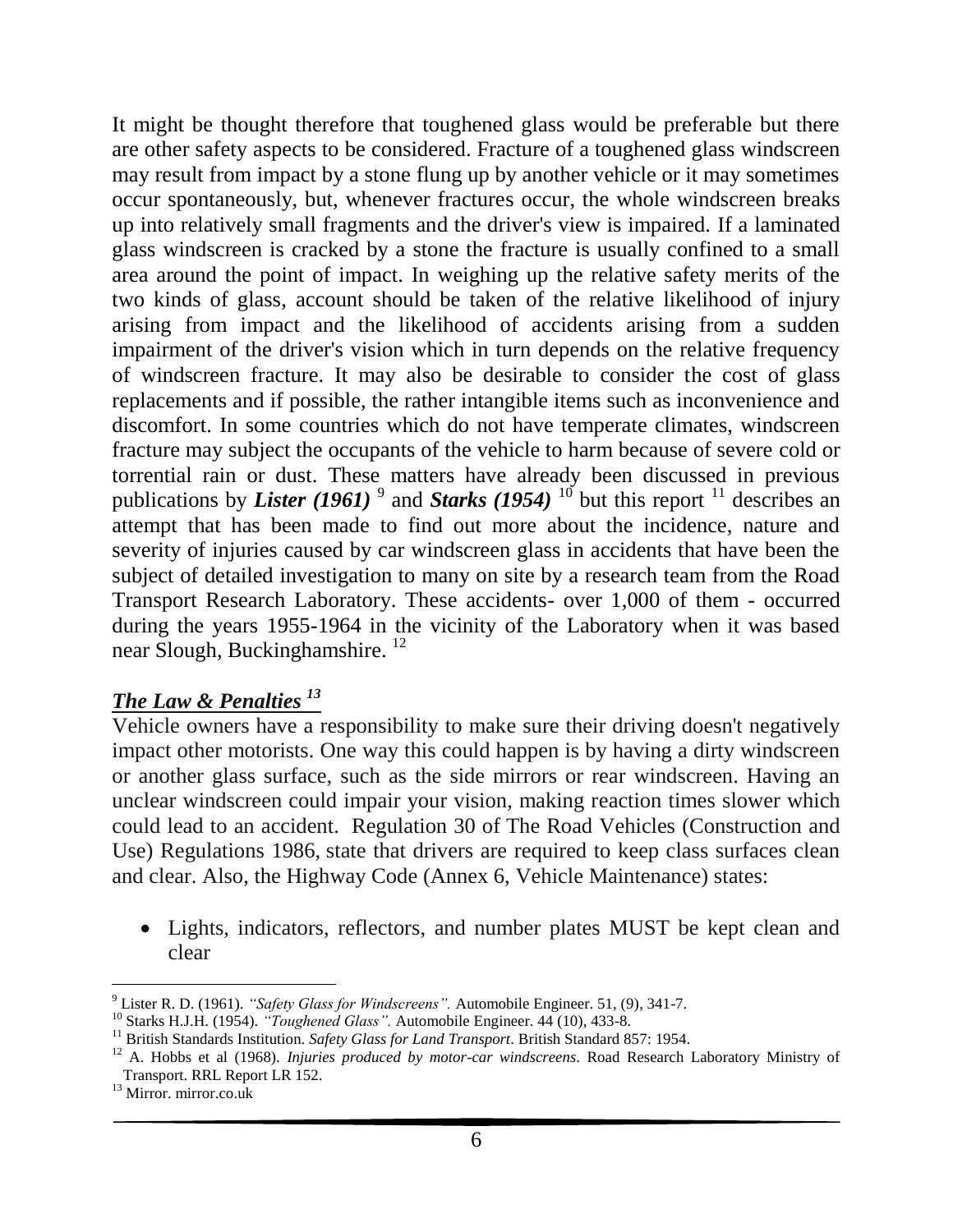Windscreens and windows MUST be kept clean and free from obstructions to vision

> *"All glass or other transparent material fitted to a motor vehicle shall be maintained in such condition that it does not obscure the vision of the driver while the vehicle is being driven on a road,"* it explains.

If you were to have an accident as a result of having a dirty windscreen, you could be fined and charged for careless driving. Punishments for careless driving range from an on-the-spot fine of £100 and three penalty points. However, if your case was to go to court then you could see that fine increase to £5,000 and receive up to nine penalty points. Serious offences could also see you lose your driving licence.

## *Irish Legislation*

Laminated safety glass must be fitted to all vehicles first registered on or after  $1<sup>st</sup>$ January 1986.Windscreens are acceptable provided they meet British Standards (BS) Codes of Practice BS AU 242 and BS AU 251. <sup>14</sup> S.1.No. 190/1963 – Road Traffic (Construction, Equipment and Use of Vehicles, Regulations 1963, Section 24 (1) states:

*"Where a windscreen is fitted to a vehicle, it shall be of a suitable substance, fully transparent so that objects are not seen distorted through it and not likely if fractured to produce fragments capable of causing severe cuts". <sup>15</sup>*

If the driver's view of the road and other traffic either to the front or side of the vehicle is limited or distorted by an object for example, a sticker, signage etc. that prevent the driver from driving safely, it is illegal and should be removed. <sup>16</sup> If a tinted sun-strip comes down below the tip of the windscreen wipers, it can impair the driver's vision and prevent him from having a clear view of the road. Also, under the above legislation, the driver must have a view to the front and side of the vehicle at all times necessary to enable him to drive safely. Heavily tinted windows present a significant safety hazard for vehicle drivers and their occupants.

l

<sup>&</sup>lt;sup>14</sup> NCT Manual 2018. Passenger vehicles (up to eight passengers). rsa.ie

<sup>&</sup>lt;sup>15</sup> irishststutebook.ie

<sup>&</sup>lt;sup>16</sup> FAQs on Vehicle Glass – Glazing and Line of Vision. rsa.ie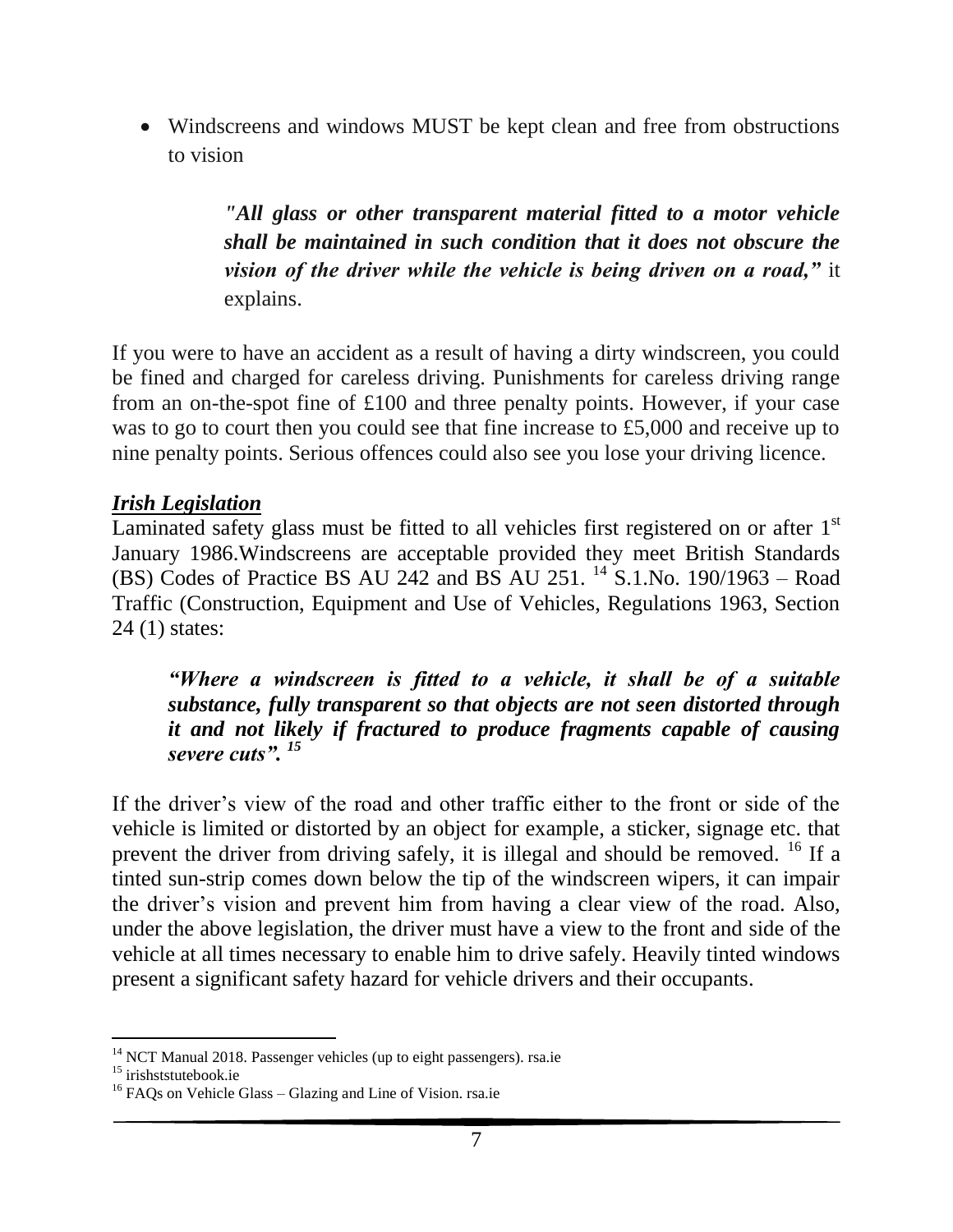Visibility is greatly reduced particularly at night or times of low light and may prevent drivers from seeing other road users or pedestrians. <sup>17</sup> Under EU type approved regulations,  $^{18}$  all cars registered since 1988 must have a minimum light transparency of 70% in the windscreen and front side windows. Under roadworthiness testing regulations a vehicle with a light transparency of less than 65% will fail the national Car Test (NCT) test. Darkening a vehicle's windscreen more than this or increasing the size of a vehicle's sunblock would be illegal.

### *The 60s to Today: Safety First*

Increased driver safety is largely credited to Ralph Nader's lobbying for government standards in the 1960s. 19 Then, federal standards were established for windshield strength and clarity and limits on windshield penetration. The auto glass industry continues to improve windshields to offer more protection and comfort. Nano-technology  $20$  promises increased UV protection, limited heat absorption, heads-up display potential and self-cleaning windshields. The windscreen (or windshield US) is designed to enhance visibility of the traffic environment and, in more recent times, to contribute to the structural integrity of the vehicle. In some vehicles the windscreen is designed to contribute to the overall structural strength and may be required to play a significant role in the deployment of driver and passenger airbags. Modern windscreens are generally made of laminated safety glass – that holds together when shattered – a type of treated glass which consists of typically two curved sheets of glass, with a plastic layer laminated between them for safety and bonded into the window frame. UV coating may be applied to screen our harmful ultraviolet radiation. However, this is usually unnecessary since most car windscreens are made from laminated safety glass.

## *High Penetration Resistant Glazing*

The standard type of windshield glazing used in today's passenger cars is known as "HPR", or High Penetration Resistant Glazing.

l  $17$  rsa.ie

<sup>&</sup>lt;sup>18</sup> Industrial Glazing Standards 92/22/EEC of 31 March 1992. European Economic Community 1992. Official Journal of the European Community. 1992' L 129: 11-94.

<sup>&</sup>lt;sup>19</sup> Ralph Nadar is one of America's social critics. He first made headlines as a young lawyer in 1965 with his book *"Unsafe at any Speed",* a scathing indictment that lambasted the automobile industry for producing unsafe cars. His book led to congressional hearings and the passage of a series of safety laws in 1966. nadar.org

<sup>&</sup>lt;sup>20</sup> Nano-technology is a field of research and innovation concerned with building "things" – generally materials and devices on the scale of atoms and molecules.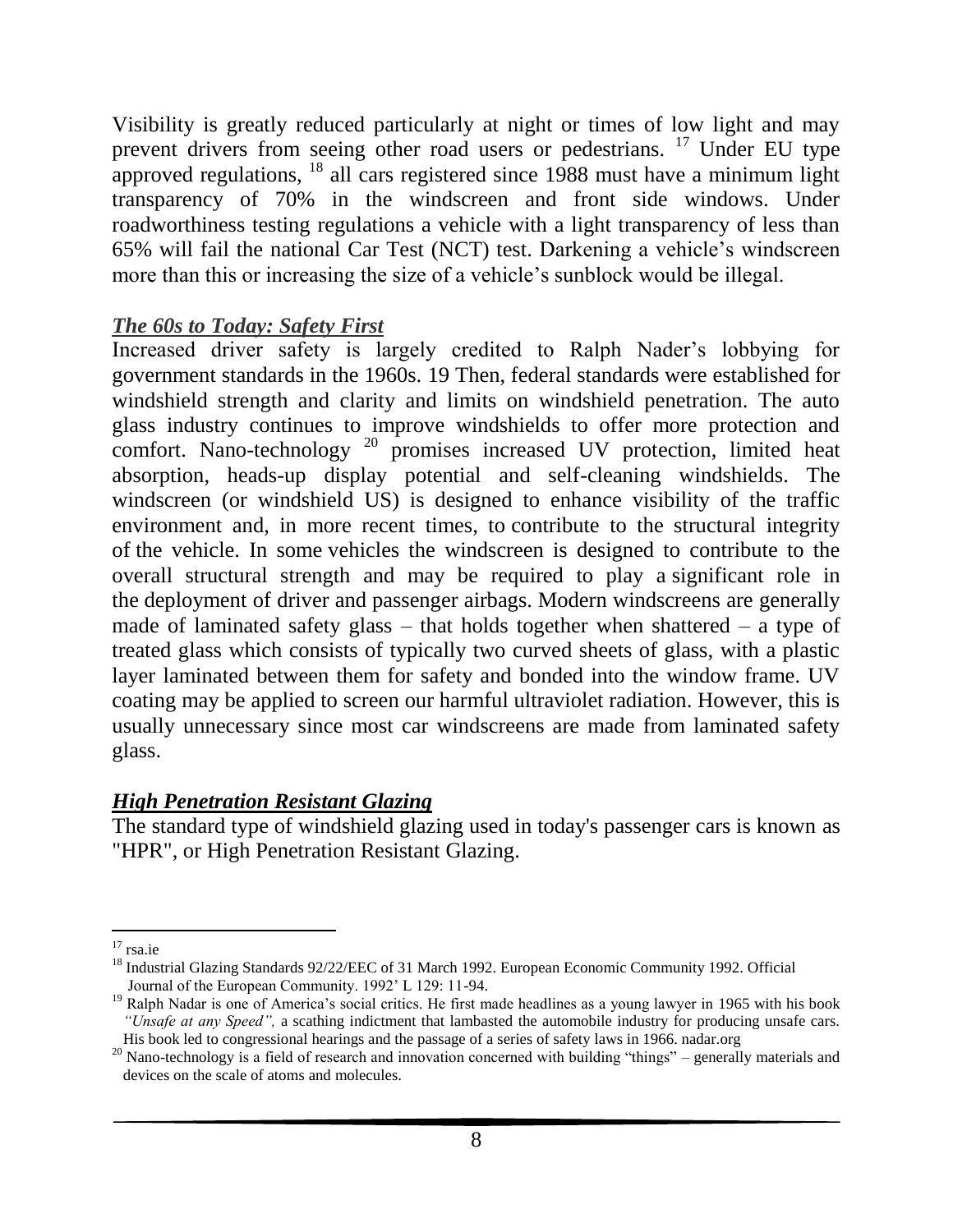The safety effect of conventional (HPR) windshield glazing, which has been standard equipment in passenger cars since 1966, was studied in an earlier (1985) report published by the National Highway Traffic Safety Administration (NHTSA). That report, entitled *"An Evaluation of Windshield Glazing and Installation Methods for Passenger Cars,"* found that HPR glazing greatly reduced the risk of serious lacerations to the face, scalp, and mouth, as well as fractures of the facial bones and nose, and ocular avulsions. <sup>21</sup> It was estimated that the introduction of the HPR windshield reduced these types of injuries by 50 to 75 percent, as compared to the number of injuries that would have been expected to occur with pre-HPR windshield glazing. These rather dramatic findings were attributed to an improved method of bonding together the two glass outer plies and the single plastic (polyvinylbutyral) interply which comprise the windshield. This production achievement substantially increased the impact velocity required for an occupant's head to tear through and penetrate the plastic interlayer, given a crash event. Serious windshield injuries are typically associated with windshield penetration. In addition to the serious injury reduction, the HPR windshield design was also credited with a 25 percent reduction in minor severity windshield-induced<br><sup>22–23</sup> lacerations. This secondary benefit was attributed to another characteristic of lacerations. This secondary benefit was attributed to another characteristic of the HPR design which caused the glass to crack into smaller, less injurious pieces, than in pre-HPR glazing. Minor windshield lacerations are typically associated with impacts sufficient to break the inner glass ply, but not sufficient to cause windshield penetration.  $24 \text{ In } 1980$ , the Saint Gobain Vitrage Company (France) petitioned the NHTSA to amend Federal Motor Vehicle Safety Standard (FMVSS 205) to permit the use of a new glazing product developed by the company. The product, trade named "Securiflex," was a new type of glazing generically referred to as "glass-plastic" glazing. Glass-plastic glazing differs from conventional, 3-ply windshield glazing in that the inside glass surface - i.e., the side which faces the vehicle passenger compartment - is covered with a thin plastic sheet of polyurethane.

l

<sup>&</sup>lt;sup>21</sup> Kahane, C.J. An Evaluation of Windshield Glazing & Installation Methods for Passenger Cars. DOT HS 806 693, February 1985. crashstats.nhtsa.dot.gov

<sup>&</sup>lt;sup>22</sup> Federal Motor Vehicle Safety Standard (FMVSS) No. 205. Glazing Materials.49 Code of Federal Regulations. Parts 400 to 999. Revised as of October 1991.

<sup>&</sup>lt;sup>23</sup> Kahane, C.J. An Evaluation of Windshield Glazing & Installation Methods for Passenger Cars. DOT HS 806 693, February 1985. crashstats.nhtsa.dot.gov

<sup>&</sup>lt;sup>24</sup> Kahane, C.J. *An Evaluation of Windshield Glazing & Installation Methods for Passenger Cars.* DOT HS 806 693, February 1985. crashstats.nhtsa.dot.gov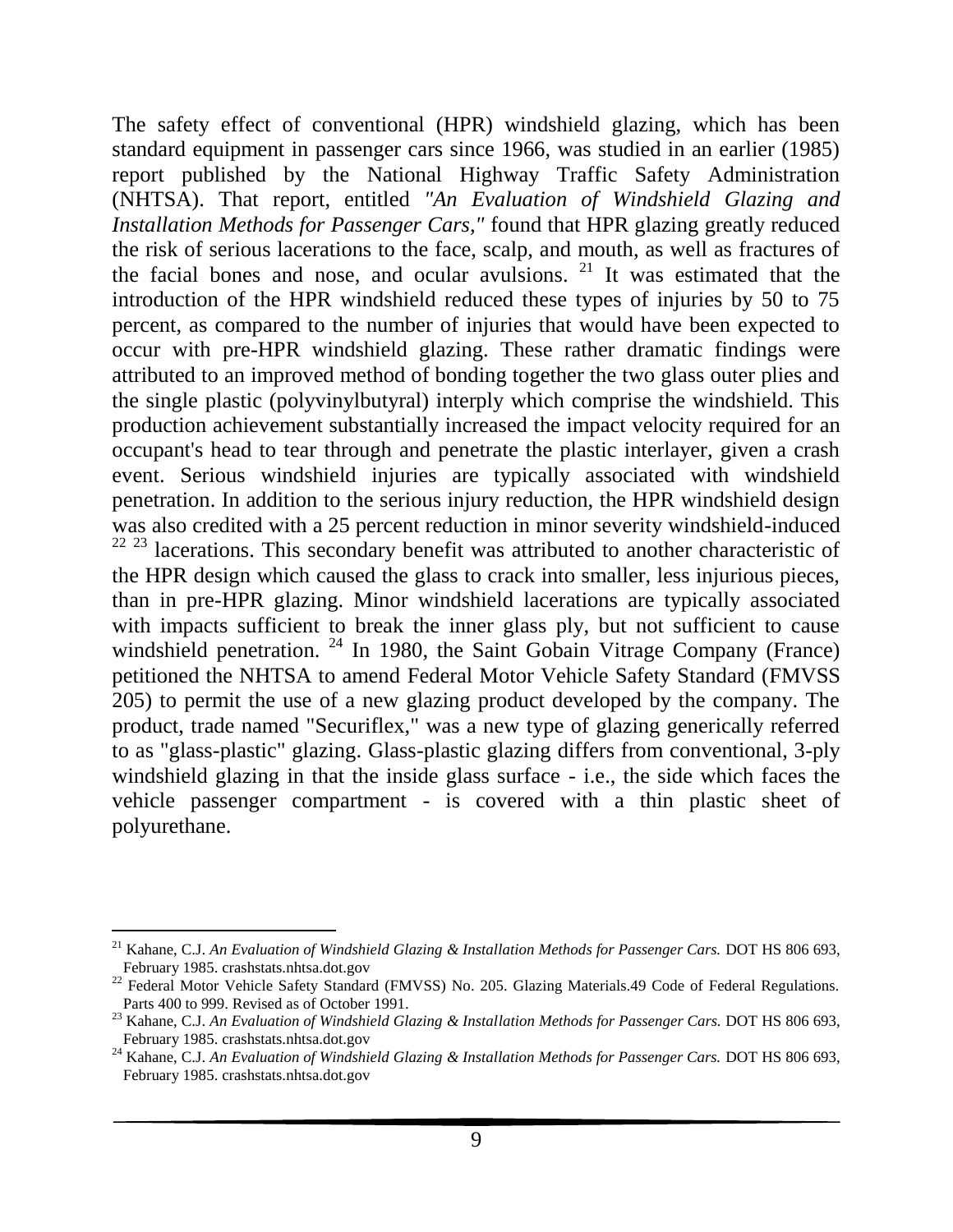#### *Blunt Impact Trauma*

 $\overline{a}$ 

The primary safety benefit anticipated from the addition of the plastic film is a reduction in lacerative injuries to occupants who contact the windshield during crashes. The plastic inner layer is expected to contain broken glass shards and keep them from coming into contact with the occupants' skin. Following further study of glass-plastic glazing, including a review of public comments solicited on the subject, the agency, in 1983, amended FMVSS 205 to permit the use of glassplastic glazing at the option of the motor vehicle manufacturer. 25 26

The objectives of this study were:

(1) To estimate the extent to which glass-plastic windshield glazing could reduce lacerative injuries resulting from occupant contact with the windshield in motor vehicle crashes,

(2) To assess the nature, extent, and consequence of durability problems associated with the widespread use of glass-plastic windshields in motor vehicles,

(3) To estimate the costs of using glass-plastic windshield glazing in motor vehicles, as compared with the costs of conventional windshield glazing.

When the agency authorized the use of glass-plastic glazing in 1983, it believed that the new material, if used in the windshields of all passenger cars, had the potential to essentially eliminate all lacerative type injuries resulting from occupant-windshield contact occurring in motor vehicle crashes. According to the agency's earlier evaluation study of conventional High Penetration Resistant Glazing (HPR) windshield glazing, an estimated 450,000 lacerations per year the large majority of which were minor in nature - still occurred after the HPR windshield was incorporated into 27 28 the vehicle fleet. Most of the more serious lacerations were found to have been eliminated by the HPR windshield.

<sup>&</sup>lt;sup>25</sup> Federal Motor Vehicle Safety Standard (FMVSS) No. 205. Glazing Materials.49 Code of Federal Regulations. Parts 400 to 999. Revised as of October 1991.

<sup>&</sup>lt;sup>26</sup> Final Regulatory Evaluation, Anti-Lacerative Glazing, FMVSS 205. Office of orogram & Rulemaking Analysis. NHTSA, September 1983.

<sup>&</sup>lt;sup>27</sup> FVMSS 205. Glazing Materials. 49 Code of Federal Regulations. Parts 400 to 999. Revised as of October 1991.

<sup>28</sup> Parsons, G. (November 1990). *Motor Vehicle Fire in Traffic Crashes & the Effects of the Fuel System Integrity Standard.* DOT HS 807 675.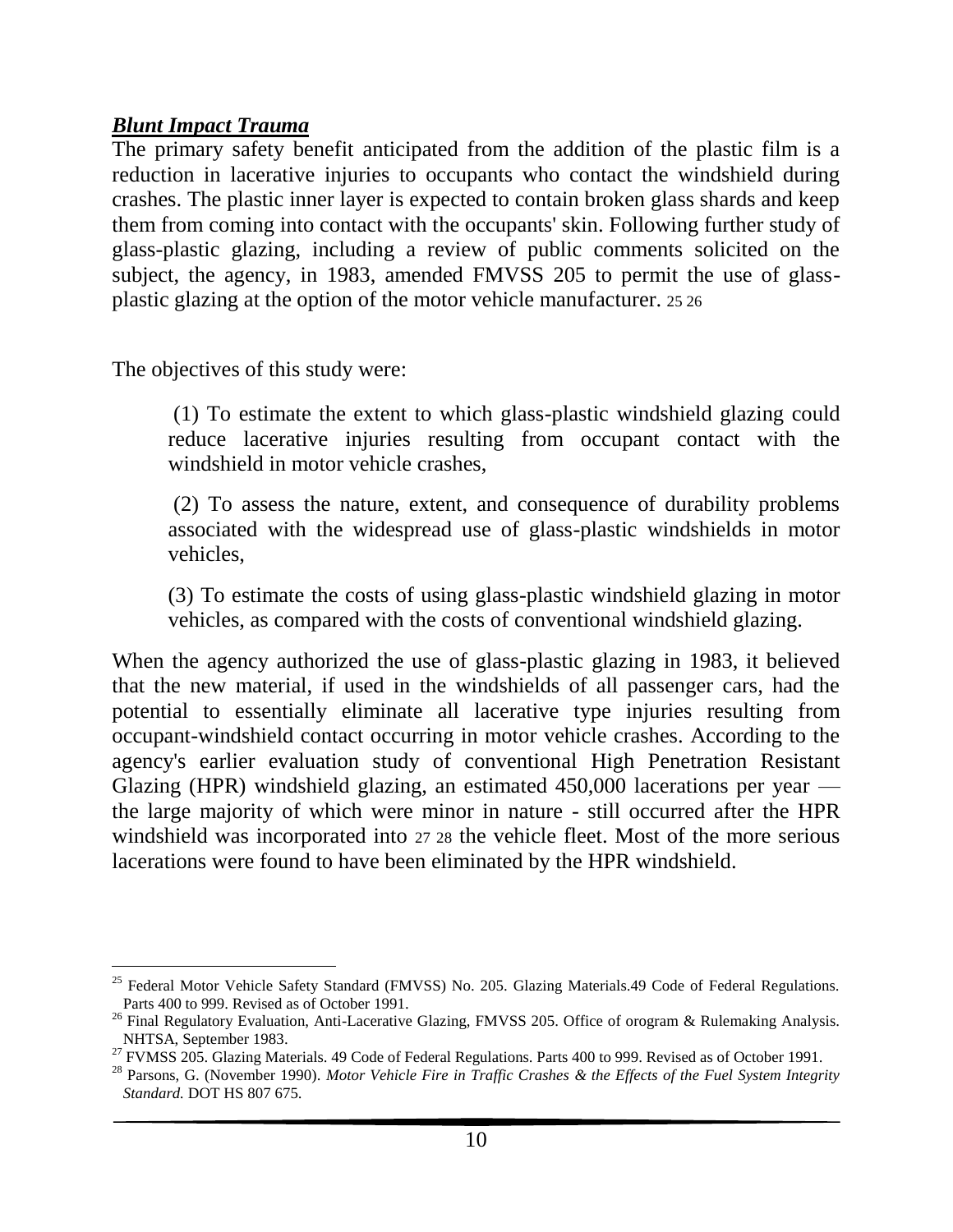While the agency projected a dramatic reduction in lacerations, it also recognized that the softer nature of the plastic inner liner could result in durability problems from scratching or other types of abrasion that could result from the day-to-day motor vehicle operational environment. Such damage, if significant, could adversely affect driver visibility as well as customer satisfaction with the product. There was also some concern that the stiffer inner surface presented by the 4-ply glass-plastic windshield might contribute to an increase in head injuries generally associated with blunt impact trauma (i.e., concussions, contusions, complaint of pain). While it was recognized that these problems could arise, the potential safety benefit from glass-plastic glazing was believed to far outweigh any durability or other problems that might be associated with the material. Also, by permitting, but not requiring, glass-plastic glazing to be installed in vehicles, the agency provided a basis whereby actual, in-use data could be developed to permit an evaluation of the safety and durability issues.  $29$ 

### *Broken Glass & Windscreen Impact*

Victims who are injured by flying broken glass may be restrained by seatbelts or protected by airbags and still sustain deep lacerations, shock, severed limbs, or fatality. Lacerations can be dangerous, particularly if they penetrate all the way to bone. If a car accident victim bleeds too much from broken glass lacerations that cut vital arteries, it is possible that he or she will [die](https://www.kfeej.com/fatal-car-accidents.html) or require an amputation. <sup>30</sup> Broken glass coming at the face and upper body at high speeds can pose a huge risk to drivers and passengers. Often glass-related injuries are due to the force of the car crash. When two vehicles hit each other, the glass may shatter. There are some car designs that utilize glass that has a lower likelihood of shattering, but at high speeds, this design may not matter. In a T-bone accident, side windows may break and send glass flying in all directions. Similarly, in a forceful [rear](https://www.kfeej.com/rear-end-collisions.html)[end](https://www.kfeej.com/rear-end-collisions.html) collision, rear-window glass may go flying and injure the heads of passengers. Lacerations can be dangerous, particularly if they penetrate all the way to bone. Sometimes it becomes necessary to amputate a lacerated, infected body part and in other cases, lacerations result in permanent disfigurement and scarring. Surfacelevel skin cuts may be less serious, but they may also require medical treatment. When lacerations are experienced, it is common for accident victims to also experience shock.

l <sup>29</sup> An Evaluation of the Effects of Glass-Plastic Windshield Glazing in Passenger Cars. National Highway Traffic Safety Administration (NHTSA) 9 November 1993. NHTSA Report DOT HS 808 062

<sup>30</sup> Katz Friedman (KF) Chicago Lawyers. *Broken Glass & Windshield Impact*. kfeej.com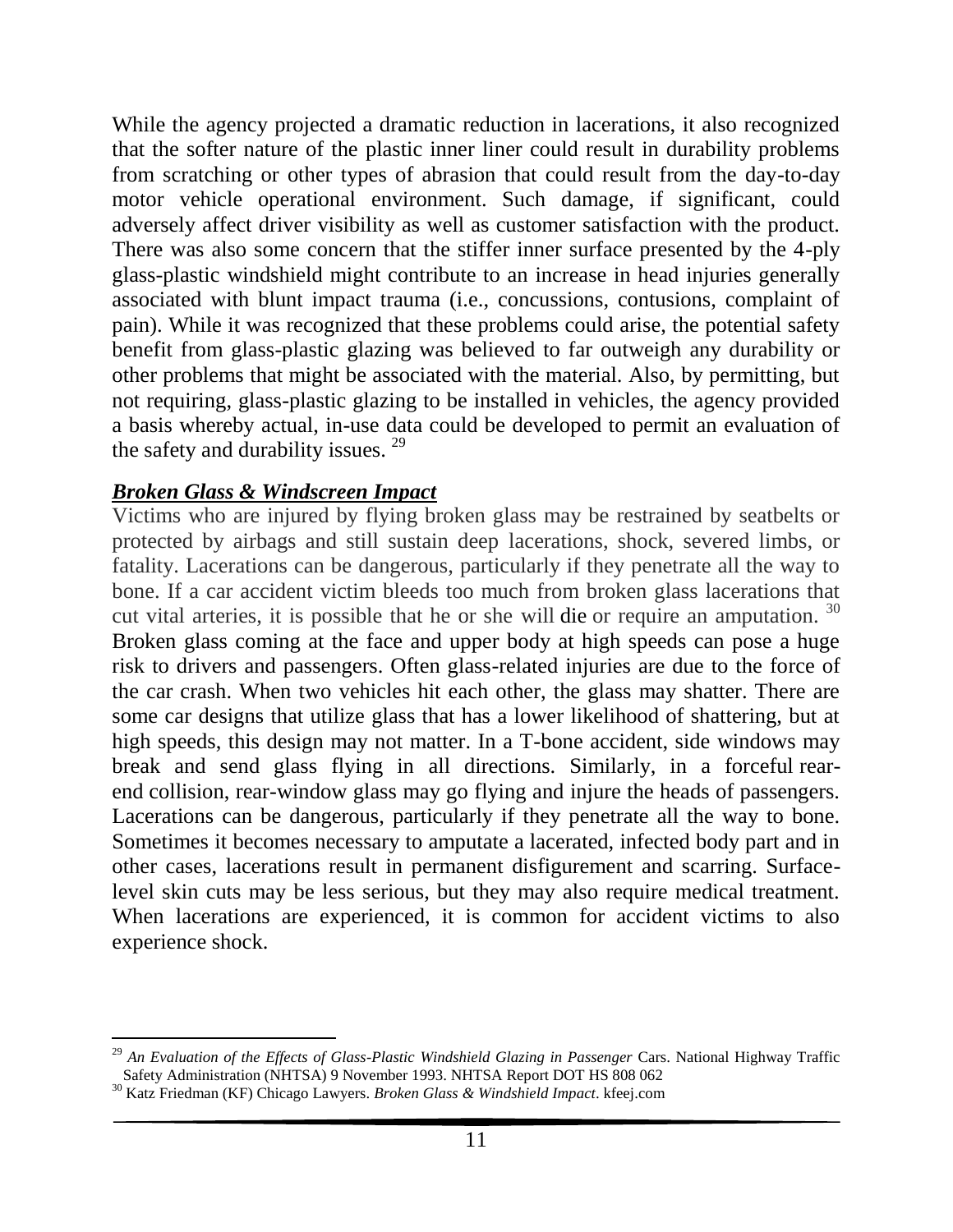This can result in psychological trauma and the possibility of death. If a car accident victim bleeds too much from broken glass lacerations that cut vital arteries, it is possible that he or she will [die](https://www.kfeej.com/fatal-car-accidents.html) or require an amputation.<sup>31</sup>

## *Insurance Claim May be Impeded*

As cars get lighter and pillars get thinner, greater reliance has been placed on windscreens to provide occupant protection in rollover accidents. Research has shown that in these situations, the displacement of the roof towards the occupants of the car can be increased by up to 30%, if a windscreen is damaged or poorly bonded. It goes without saying that you and your passengers should wear your seat belts at all times. However, in the event of a collision, your windshield also serves as a barrier to protect you and your passengers from being ejected from the car. If your windscreen has even a minor crack, this means it is fundamentally weaker than it needs to be and may not be able to withstand the force of a body being hurled against it. Your windscreen also plays a pivotal role in the handling characteristics of your car, as modern windscreens provide up to 34% of the torsional stiffness. In a similar vein, your windscreen serves as a means to dissipate impact and spread the force of a collision throughout your chassis. If the windscreen is damaged, this benefit is lost. Chips are repaired using our revolutionary resin repair system. In some cases a blemish will be visible in place of the chip, but following a chip repair the structural integrity of the windscreen will be fully restored, making your vehicle safe to drive again. As a rule of thumb, you should always tend to chips large or small as soon as they appear. Road vibrations and changes in temperature will turn these chips into cracks, making what could have been a repair into a more expensive replacement. It's important for drivers to be aware of the safety issues associated with a damaged windscreen. Even minor windscreen damage shouldn't be taken lightly and should be dealt with as soon as it appears. A little issue can quickly snowball, especially at this time of year when your windscreen is exposed to more extreme conditions. Another consideration is the potential effect a damaged windscreen can have on your insurance coverage. If your insurer can establish that you failed to rectify a damaged windscreen in advance of an accident, it may impede your claim.<sup>32</sup>

l <sup>31</sup> Katz Friedman (KF) Chicago Lawyers. *Broken Glass & Windshield Impact*. kfeej.com

<sup>32</sup> Auto Glass. *The Danger of Driving With a damaged Windscreen*. autoglass.ie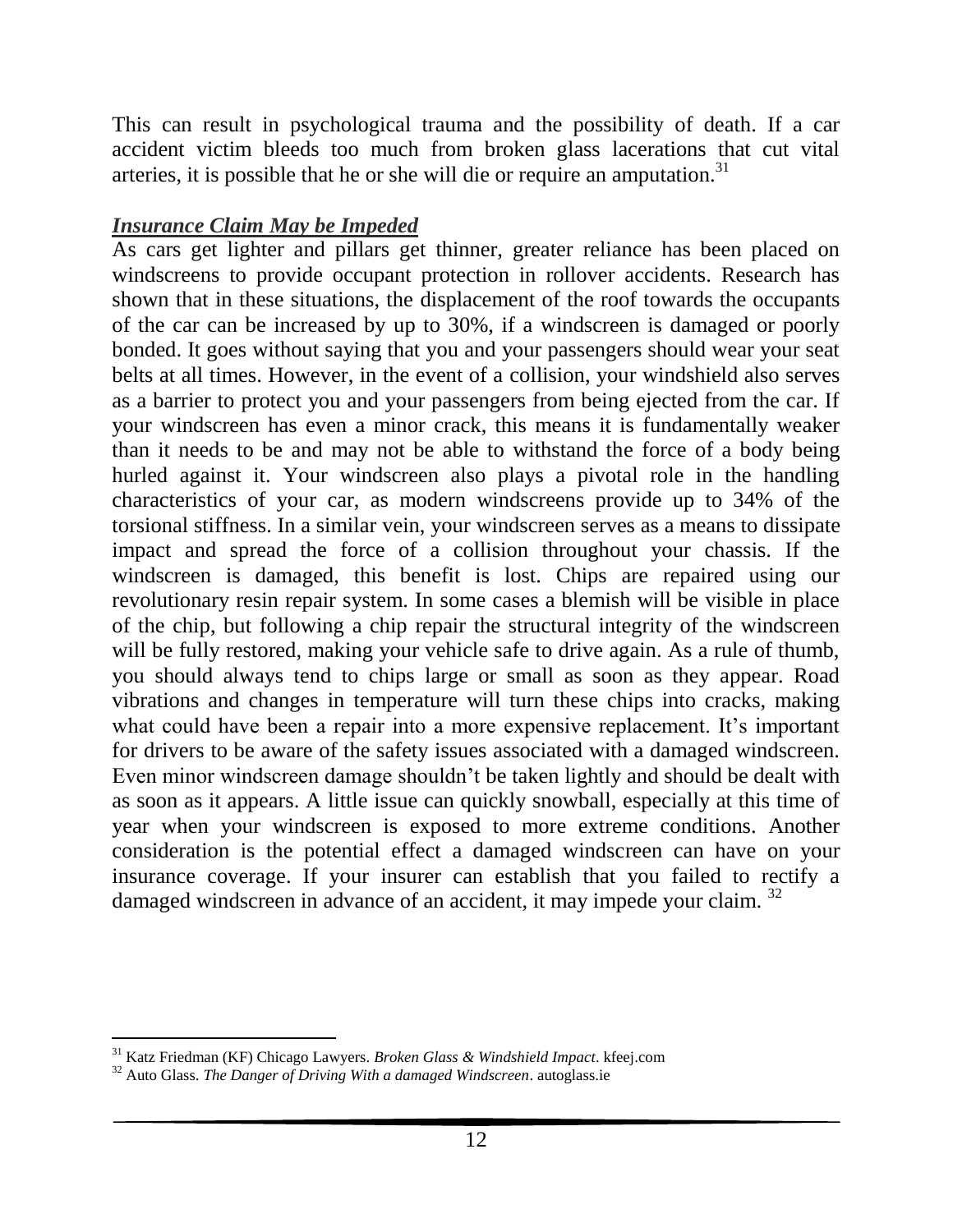## *After An Accident - Establishing Negligence*

If you were harmed by broken glass or due to hitting the windshield in a car accident, you may be able to recover damages by establishing another driver's negligence, and a knowledgeable injury lawyer can assist you in this process. You'll need to show: (1) the defendant owed you a duty; (2) the defendant breached this duty, (3) causation, and (4) actual damages. The other driver may raise the issue of comparative/contributory negligence, and in that case, the other driver would need to show your negligence. The jury would evaluate the evidence and arguments, determine damages, and reduce your damages by an amount proportionate to the degree of fault you were assigned. Many accident victims also have to address other medical issues even after they heal. Broken glass can cause disfiguring scars that may be painful for the rest of the victim's life. There is an increased risk of infection wherever glass penetrates the body and these infections, not properly treated, may be fatal. Visible scars can also alter quality of life and a victim's ability to attract a partner or get a job. Damages that may be recovered after suffering injuries from broken glass during a car accident may include coverage for medical bills, rehabilitation, therapy, replacement services, scarring, disfigurement, loss of enjoyment, pain and [suffering,](https://www.kfeej.com/proving-pain-and-suffering.html) mental anguish, and loss of consortium. The value of scarring can vary greatly. Generally both insurance adjustors and jurors find that scarring has a greater value if it is in a visible place e.g. the face. Bias can also influence the award for scarring or disfigurement. The jury may be inclined to believe that scarring or disfigurement on the face more substantially impacted the emotions of a plaintiff who was a young female model than it would have an elderly old man.

## *Case Law*

Express warranties are specific representations made by the manufacturer or seller about the quality of the product or its fitness for an intended purpose. An example of an express warranty was found in the case of *Baxter v Ford Motor Company et al* (1932). <sup>33</sup> Here, the plaintiff purchased a Model A Ford town sedan from defendant St. John Motors, a Ford dealer, who had acquired the automobile in question by purchase from defendant Ford Motor Company. The plaintiff claims that representations were made to him by both defendants that the windshield of the automobile was made of non-shatterable glass which would not break, fly or shatter. The windshield of the plaintiff's car was shattered by a pebble, resulting in the plaintiff losing an eye.

 $\overline{a}$ <sup>33</sup> Baxter v Ford Motor Company *et al* (1932) 168 Wash. 456, 12 P.2d 409 (1932)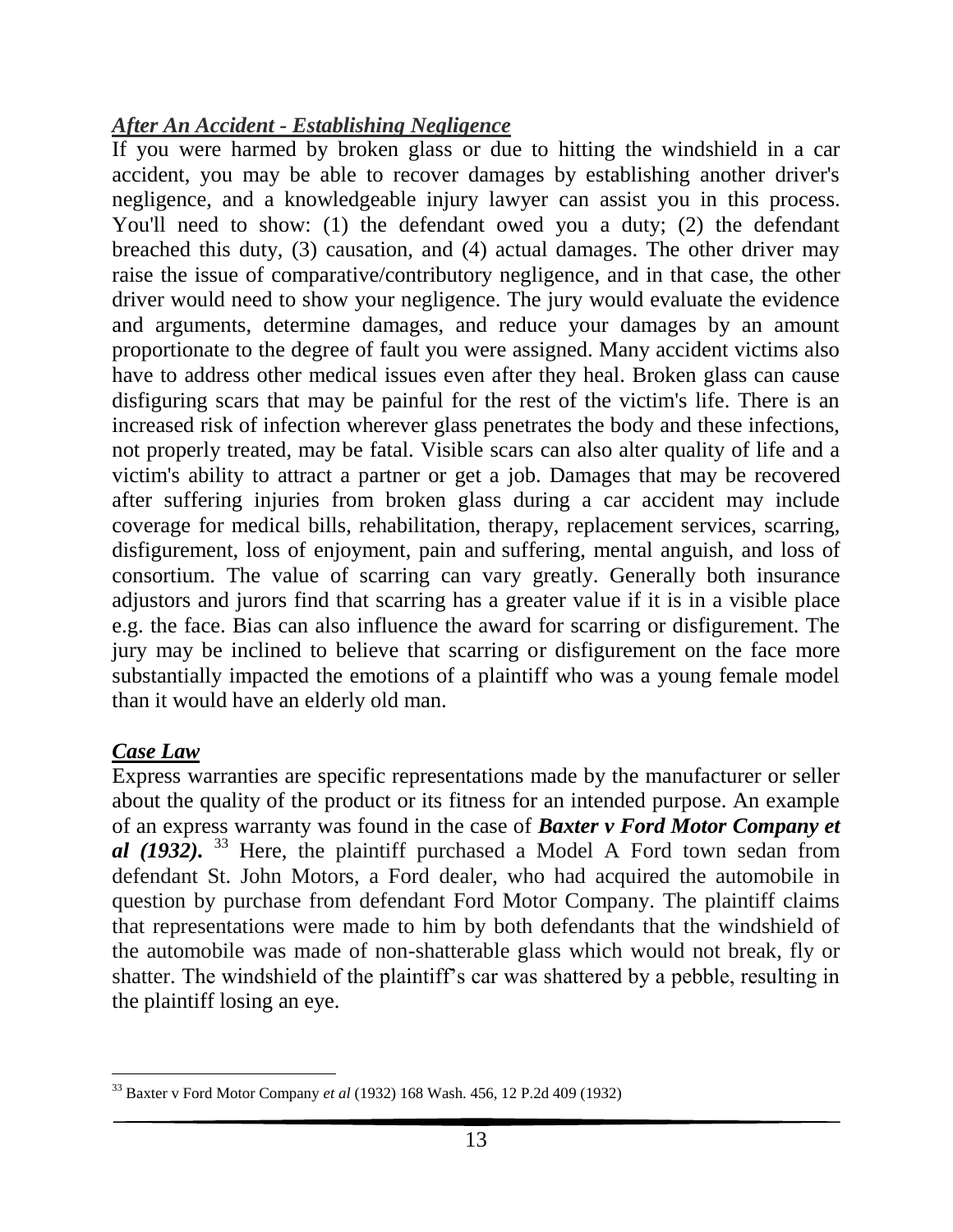He sued Ford's and the dealer who sold him the car on the grounds that the company (Ford's) had advertised the windscreen on their cars was shatterproof. The Washington State Court held that Ford's marketing statements were an express warranty and thus the company was liable for failure of its product to perform as expected. However, the opposite occurred in the following case of *Fardom v Harcourt Rivington (1932).* <sup>34</sup> An inevitable accident is one which is physically unavoidable. In other words it is one which could not possibly be prevented by the exercise of reasonable care, caution and skill. Here, the defendant parked his car and left his dog inside with doors and windows shut. As the plaintiff passed the side of the car, the dog which had been barking and jumping around smashed a glass panel and a splinter entered one of the plaintiff's eyes which had to be removed. The plaintiff sued the defendant for damages.

In his summing up, Lord Dunedin, holding the defendant not liable stated that:

*"There is such an extremely unlikely event that I do not think any reasonable person could be convicted of negligence, if he did not take into account the possibility of such an occurrence, and provide against it either by not leaving the dog in the car or by tying it up, so that it could not reach the window. People must guard against reasonable probabilities, but they are not bound by fantastic possibilities". <sup>35</sup>*

*(The rationale behind Lord Dunedin's findings is that people must guard against reasonable possibilities, but they are not bound to guard against fantastic possibilities and because of inevitable accidents, there is no liability. Therefore the defendant could not be held liable for this bizarre occurrence. Ed.)*

### *Toughened v Laminated - Which is Better/Safer?*

Toughened glass, also known as tempered glass, is manufactured using a controlled thermal process. Essentially, this involves heating the glass in a tempering furnace – until it reaches approximately  $650^{\circ}$ C – and subsequently removing the glass and allowing it to quickly cool. The process is designed to improve the overall structural durability of the glass, increasing its resistance to heat and shock (by 400-500%) and significantly reducing the likelihood of it breaking.

l <sup>34</sup> 146 LT 391

<sup>35</sup> (1932) 146 LT 396. S. P. Singh. *Law of Tort: Including Compensation under the Consumer Protection Act.* books.google.ie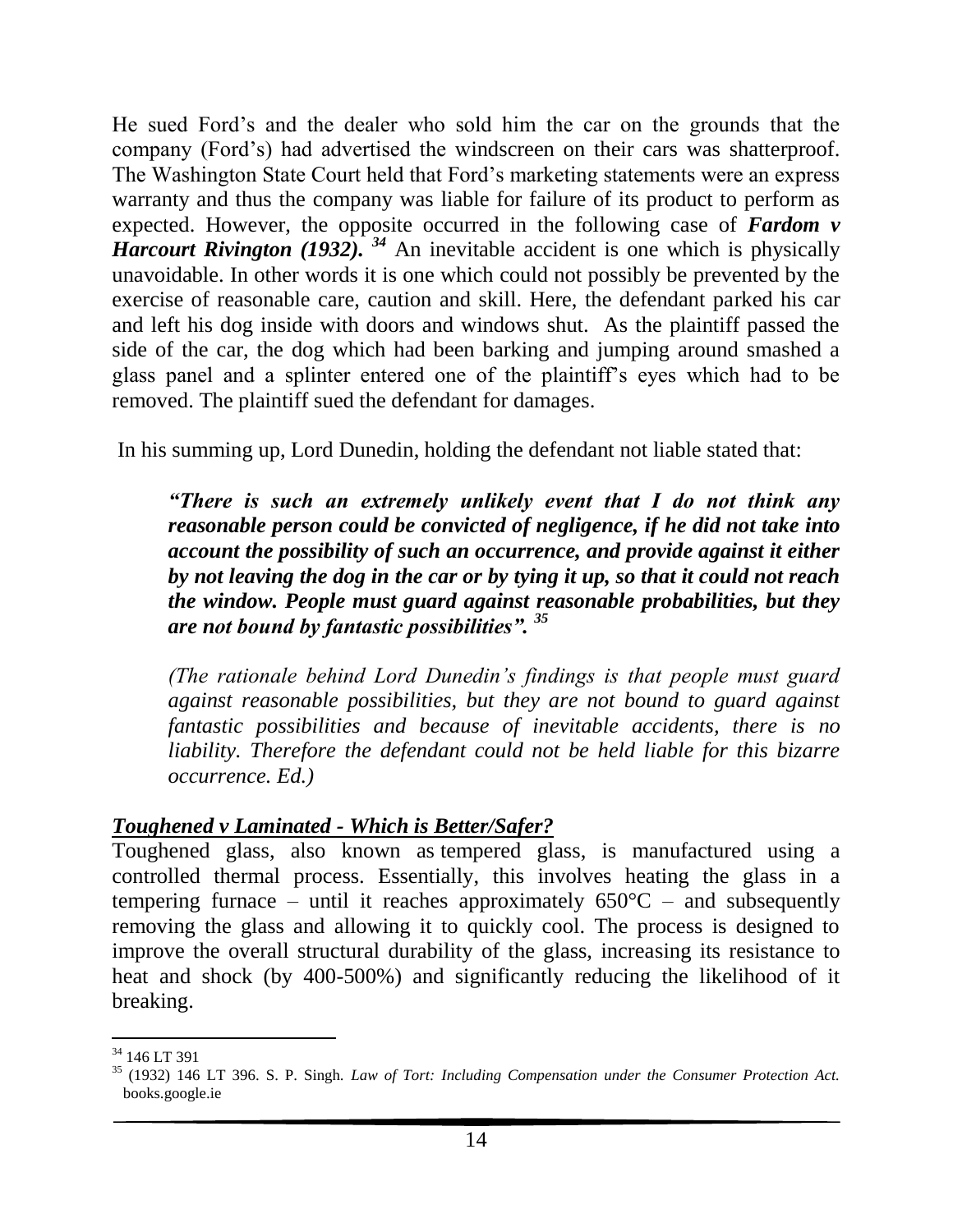Toughened safety glass is around five times stronger than standard glass and, if subjected to high-pressure impact, it will break into small blunt pieces rather than dangerous pointed shards. Tough and multi-purposeful, clear toughened glass is ideal for a wide range of domestic and commercial applications. For example, it is commonly used to create kitchen worktops and splash-backs, shower screens, glass shelves, internal partition walls and balustrades. Laminated glass is, essentially, a glass sandwich – made from two panes of glass, with a polyvinyllbutyrate (PVB) plastic interlayer–and it is this unique construction that gives it its tough and reliable qualities. Technically speaking, laminated glass is the same strength as regular glass. However, upon impact, the two panes simply shatter and are held in place by the plastic interlayer. The transparency of the glass is not affected in any way and the triple-layer design improves its ability to withstand stress – thus making it a safe option for glass windows, doors, screens, partitions, walkways and more. Due to the different ways in which they are constructed, toughened safety glass and laminated glass each have their own set of pros and cons. But that doesn't mean that one is necessarily better than the other. They are both capable of withstanding high-pressure and heat and, in many cases, they can both be used for the same application. It just depends on your personal preference and the cost. Over the last few years, a third type of safety glass, called toughened laminated glass, has become increasingly popular with designers and architects alike. This [product](https://www.theglasswarehouse.co.uk/glass-product/toughened-laminated-glass/) offers the best of both worlds, combining the strength of tempered glass with the unique construction of laminated. It is difficult to break, it comes in various thicknesses, and it is perfect for domestic, commercial and automotive use.

## *Glass-Plastic Windscreen-Additional Protection*

Glass-plastic glazing was first developed in France by the Saint Gobain Vitrage Company, and some of the European car companies (among them, Peugeot, Porsche, and Mercedes) had fitted a limited number of their vehicles with glassplastic windshields in the late 1970's and early 1980's to test the material in the market place. In the early 1980's, two domestic companies, General Motors and Ford, equipped a number of their vehicles with glass-plastic windshields and placed them in rental fleets to field test the windshields. Later, in 1984, General Motors introduced the glass-plastic windshield to the general public, by making it standard equipment on one of its luxury car models, the Cadillac Seville Elegante. Early in the 1985 model year, the windshield was made standard on all Seville models, and for model years 1986 and 1987, the company expanded its use of the plastic windshield glazing, making it standard on all Cadillac Eldorados, all Buick Rivieras, all Oldsmobile Toronados, and all I X Pontiac 6000 STE's.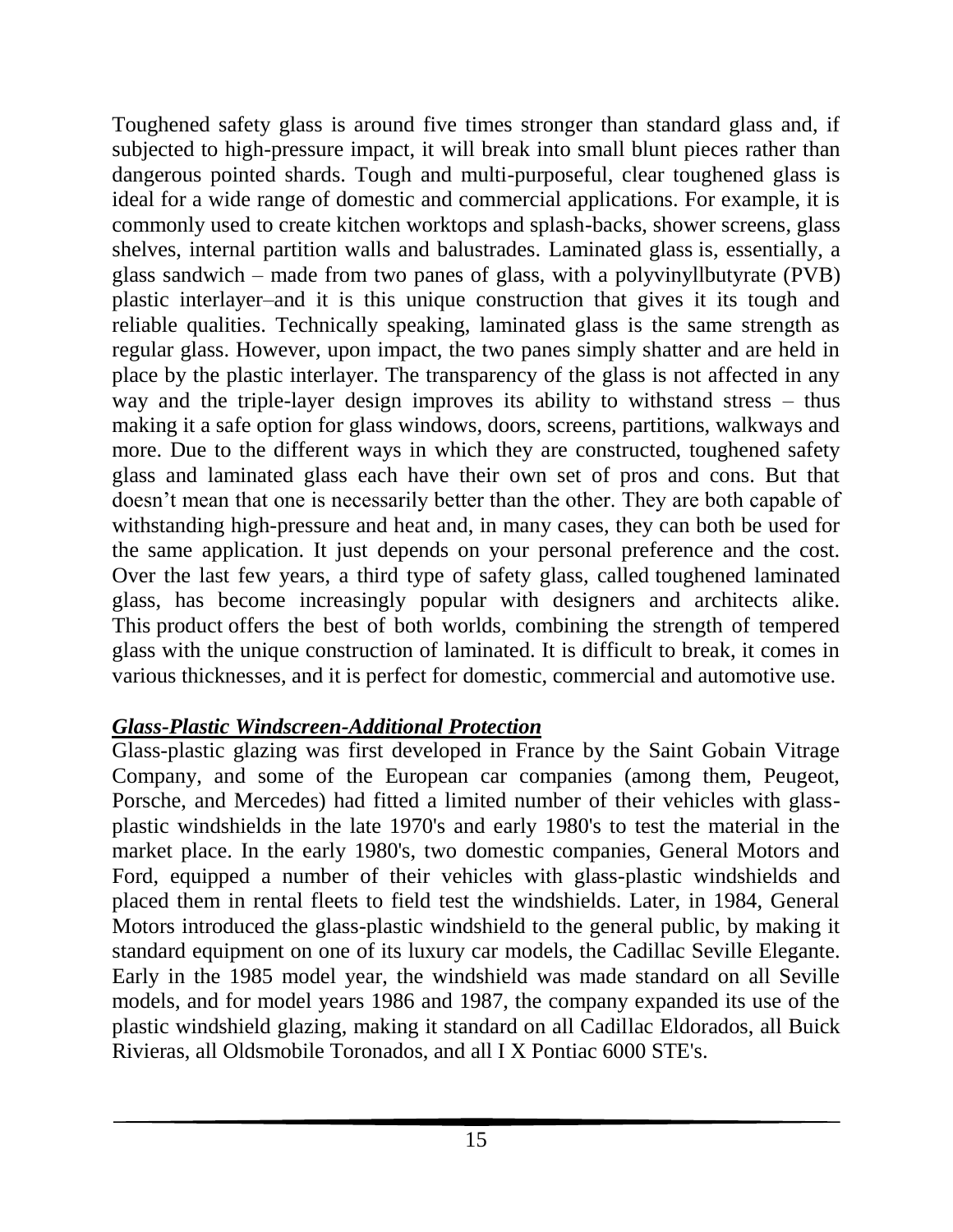At the end of the 1987 model year, however, General Motors discontinued all use of glass-plastic windshields in its regular production vehicles. GM stated that the reason for discontinuing installation of the windshield was because of its high replacement costs for customers and high warranty costs for the company. It is estimated that approximately 210,000 regular production GM cars with glassplastic windshields were produced before the company halted use of the windshield. No other car companies, domestic or import, have since equipped any of their U. S. marketed regular production vehicles with glass-plastic glazing. <sup>36</sup> The essential promising aspect of the glass-plastic windshield was its considered potential to further reduce windshield-induced lacerations. While the HPR windshield had substantially reduced these types of injuries, a considerable number still remained, primarily those in the minor severity category. The conventional windshield is a three-ply design consisting of two plies of glass sandwiched around a thin interply of plastic (polyvinylbutyral). The glass plastic windshield is of similar design with the exception of an inner plastic liner (polyurethane) that is bonded to the inside glass ply-i.e., the side of the windshield which faces the passenger compartment. The inner plastic liner would be expected to provide additional protection (over that afforded by the HPR design) against cuts from broken glass shards produced when occupants collide with the windshield during crashes. The plastic liner would provide a "containment mechanism" for the broken pieces of glass, thereby reducing the occupant's chances of coming into direct contact with the sharp edges of these glass fragments. While glass-plastic windshields were expected to substantially reduce lacerative injuries, there was concern that the inner plastic layer, being a much softer material than glass, could be susceptible to damage that could degrade driver visibility and reduce windshield durability. There was also some concern that the stiffer surface presented by the 4 ply glass-plastic windshield might contribute to a greater incidence of blunt impact injuries (i.e., concussions, contusions, complaint of pain). Overall, however, the potential safety gain from glass-plastic glazing was believed to far outweigh possible durability and other problems, and, therefore, the agency elected to permit (but not require) its use in order that real-world data might be developed to provide an evaluation of these issues.

#### *Windscreen-Strength & Stability*

Clean the windows of your vehicle inside and out.

l <sup>36</sup> An Evaluation of the Effects of Glass-Plastic Windshield Glazing in Passenger Cars. National Highway Traffic Safety Administration (NHTSA) 9 November 1993. NHTSA Report DOT HS 808 062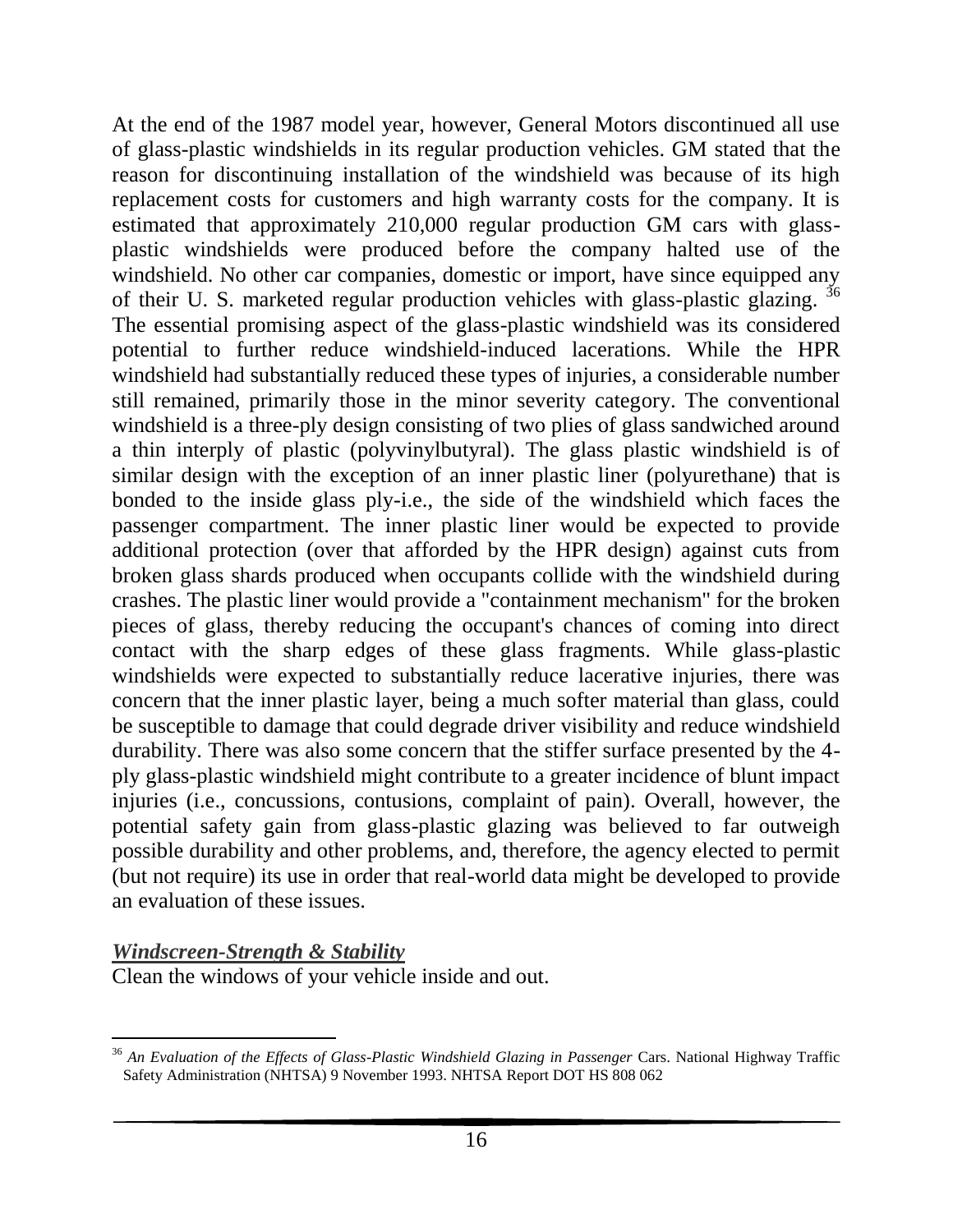This way you have the best visibility possible when driving. Also make sure to remove any leaves or twigs that may be left in the inlets at the base of the windshield as this can restrict airflow for defrosting the inside of your windows. By removing any debris at the base of the windshield, the de-frosting system can work efficiently. Also make sure the glass does not have cracks or divots on it. Over time, exposure to road debris and grime can cause thousands of tiny pits and scratches in the windshield glass. During the winter months, the pits can cause reflections that may dramatically reduce visibility. Your vehicle's windscreen is one of its most important features, designed to keep you sheltered from the elements, help you maintain a clear view of the road and protect you in an accident. The widescreen forms an integral part of the shell of your vehicle, helping to maintain strength and stability, so it is essential that you keep it properly maintained – and this includes keeping it clean, free from clutter and always choosing a reputable company for repairs or replacements. Keeping your windscreen clean, both inside and out, will reduce glare and ensure you can see the road and any potential hazards clearly. Even if you think your windscreen is clear of dirt and dust, if you haven't had it properly cleaned recently, chances are a grimy haze will have built up that may only be apparent when the sun is bright or low in the sky. If you have a look around your windscreen, can you see a clear difference between the areas your windscreen wipers cover and the surrounding edge? If you can, then there is an obvious build-up of dirt from the road and the elements. If you wipe your hand across the inside of your screen, does it come away dirty? If yes, then you need to give it a good clean to restore a clear view. Be sure to use a specialist windscreen cleaning fluid though, as normal cleaning fluid can leave streaks and smudges which will affect your view.

#### *Windscreen Damage & Visibility Degradation*

Windscreen damage can take a number of forms:

- $\checkmark$  Overt damage from impacts (e.g.: cracks, "spider web" and "bulls eyes").
- $\checkmark$  Gradual degradation (e.g.: small chips and scratches that can result in "haze").
- $\checkmark$  Cracks and "bulls eyes" can occur in windscreens following an impact. This type of damage usually occurs as the result of a discrete incident or incidents and would be immediately visible to the naked eye. <sup>37</sup>

l <sup>37</sup> Nicola Pronk *et al* (2001). *Windscreens and Safety: A Review.* Report No. 183. Monash University Accident Research Centre. academia.edu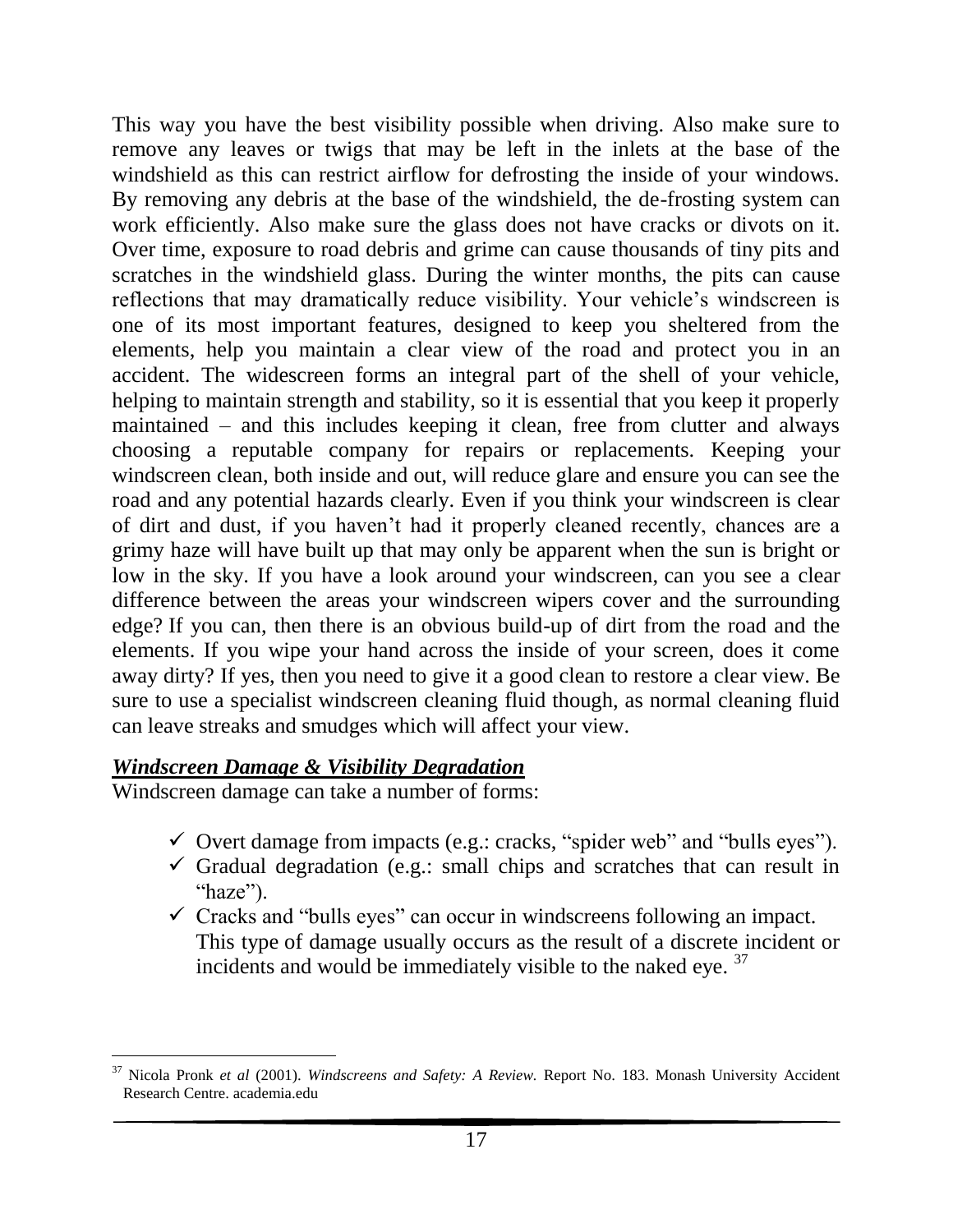Sudden changes in temperature are a lesser-known cause of windscreen damage. This can occur when there is a sudden rapid change in temperature which can cause the glass to contract or expand. Human error often has a part to play in this.

For example:

- Using boiling water to defrost your windscreen;
- Leaving your car sitting in direct sunlight on a very hot day and
- Suddenly blasting the air-conditioning of the car has become very hot inside. 38

Further to this, windscreens degrade over time. Damage to windscreens typically falls into two categories; sudden impact damage and degradation or wear. Sudden impact damage includes cracks, spider webs and "bulls eyes". Only a couple of studies were identified that considered this type of damage. One study suggested that this type of damage may be distracting to drivers (though this was not supported by research) and the other concluded that this type of damage seemed to cause less of a visual problem than the multiple fine scratches and chips resulting from gradual wear. Windscreens wear and degrade over time. Through use, they are continuously bombarded by small particles such as tiny rocks, sand and dirt that wear the surface. Further to this, windscreen wipers can damage the windscreen over time by scratching tiny particles across the surface. Another factor that may compound the effects of windscreen degradation is soiling. It was suggested that grease and grime - thrown up by spray from a mixture of water, grease, oil, tar and dust - may result in the production of scattered light and further, that the removal of the grease and grime may result in the windscreen being scratched and damaged. De-lamination and "milkiness" can also impact negatively upon the quality of windscreens. Delamination occurs when one or both layers of the glass separate from the polyvinyllbutyrate interlayer. This can cause different optical effects. "Milkiness" occurs when the polyvinylbutyral (PVB) layer separates from the layers of glass and starts to return to its original prelaminated state. When this happens, the windscreen can start to become opaque and return to its prelaminated state making it difficult for the driver to see through the screen. Almost all cars have a dashboard made from polymeric plastics material. When the vehicle is left out in the sun the plasticiser is liberated from the dashboard a forms a thin film on the inside of the windscreen. If the inside of the windscreen is not cleaned regularly, this film can build up and cause dispersion of light through the window. This can affect the drivers vision through distortion if the light from the sun or from the headlights of oncoming vehicles.

 $\overline{a}$ <sup>38</sup> Autoglass. Autoglass.ie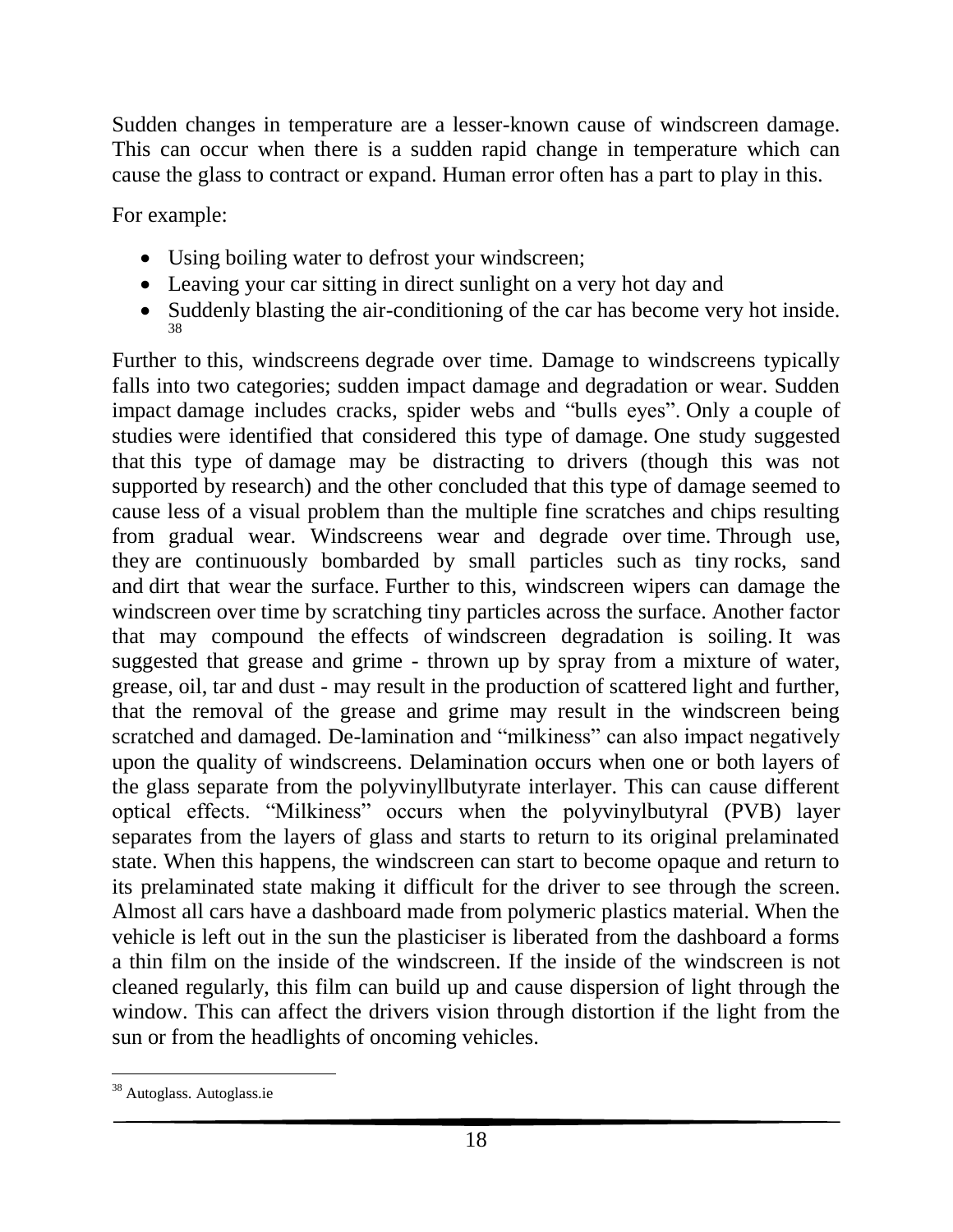Migration of the plasticizer can occur following exposure to sun. Under this condition the plasticizer can be liberated from the dashboard and form a thin film on the inside surface of the windscreen. As already mentioned, many vehicles have dashboards that are made from plastic that, in certain light, reflects an image from the dashboard onto the windscreen. This reflection may cause distraction to the driver.  $39$ 

#### *The Importance of Good Wiper Blades*

It is important to have an unobstructed and clear view out of the front windscreen as you drive. (Also, out of all other windows) Part of proper maintenance for your vehicle includes inspecting the windscreen and windscreen wipers. The windscreen should always be kept clean, especially as the weather turns cold. Parking under trees increases the chance for sap, leaves, or bird droppings to collect on your windshield. These obstructions can make it difficult to see properly out of the windscreen. As the weather turns cold, frost and ice left on the windshield can make visibility difficult whilst driving. It is always important to take the time to scrape away any debris or obstruction from all windows of your vehicle so you can see clearly out of them. <sup>40</sup> A good set of wiper blades is important to clear the windscreen properly. Most wiper blades will last for about two years, depending on the driving conditions, but its good practice to have them changed every year or more often if you use them more than normal, i.e. driving in busy cities or off-road where the build-up of dirt and grime will be more apparent. To help keep the windshield clear and streak-free, the rubber blades need to be free of cracks or cuts. The rubber on the blades also should flex to follow the curved contour of the glass. If the wipers are exposed to the sun long term, it may cause the wiper blades to harden and crack. Prolonged use of the windshield wipers may cause them to wear out prematurely. If you are unsure about the condition of your windshield wipers, pop into your local garage or a Halfords outlet, for an appraisal. New wiper blades can be fitted if necessary and you can be sure your wipers – front and back are in good condition and will continue to keep your windscreen(s) with a clear view. And remember, to avoid using your wipers on a dry surface, as minute pieces of grit will cause them to deteriorate more quickly, cause possible damage to your windscreen. <sup>41</sup> It's also important to keep the windshield washer fluid reservoir full at all times and especially during the winter months.

 $\overline{a}$ <sup>39</sup> Nicola Pronk *et al* (2001). *Windscreens and Safety: A Review.* Report No. 183. Monash University Accident Research Centre. academia.edu

<sup>40</sup> *Keep the windscreen in good condition for your vehicle.* dunriteautomotiveslp.com

<sup>41</sup> The Windscreen Company Group. *Help & Advice: The Importance of Keeping a Clear Windscreen*. thewindscreenco.co.uk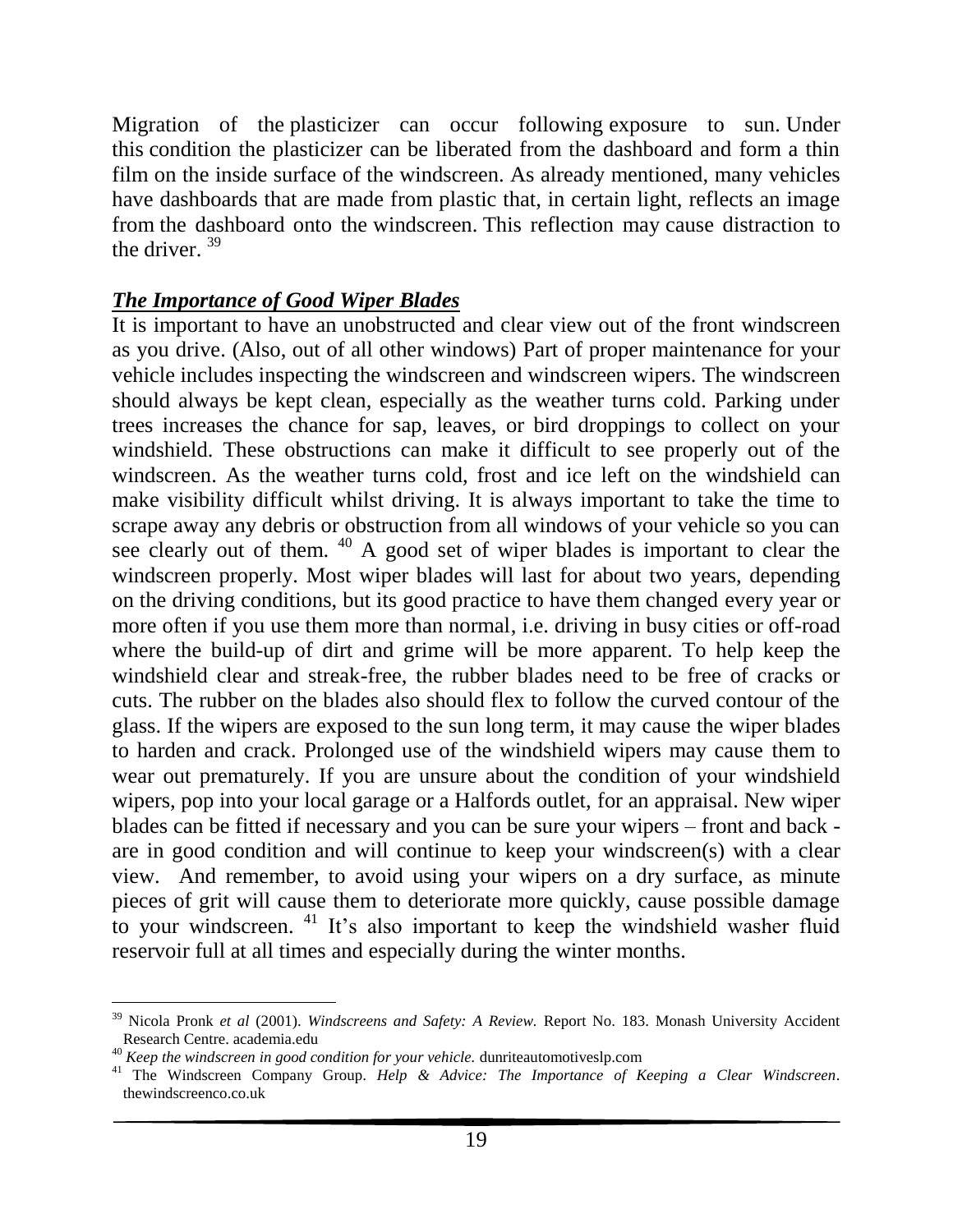Also, make sure to use a de-icing washer fluid to prevent it from freezing when the temperatures get colder. Since the washer fluid is relatively inexpensive, it is a good idea to keep a couple of extra litres on hand. This way you can ensure the best visibility in case you need to refill the reservoir if there isn't a motor accessory store nearby.  $42$ 

## *The "Glass Necklace"*

l

Early cars were little more than motorized buckboards <sup>43</sup>but it didn't take long for drivers to determine they'd like a little protection from road hazards like sharp flying rocks and the elements. In 1904 when the first windshields were introduced, most were a horizontally-divided piece of plate glass just like the glass used for house windows. When the top half got too dirty to see through, a driver could fold it down and keep going. In 1908, Ford advertised the Model T for \$850 — unless a driver also wanted fancy extras like a windshield, speedometer, and headlights, equipment that boosted the price by another \$100. Likewise, in 1913 Reo <sup>44</sup> offered a windshield as optional equipment. In 1915, though, Oldsmobile was first to sell the top and windshield as standard equipment. As more and more cars took to the roads, a rise in accidents was inevitable. When one of these early cars was involved in an accident, it was not uncommon for the driver at a minimum to be injured by flying shards of glass or, far worse, lose his life after going headfirst through the windshield. The latter event was known as wearing a 'glass necklace'. At the time some motorists filed lawsuits against car manufacturers, asserting the car makers were the cause of their windshield-related injuries leading to the development of stronger windscreens. However, in the case of Pane *v Ford, (1917)*  it was alleged that the defendant's injuries were due to the vehicle's windscreen shattering upon impact. The court ruled in favour of Ford, finding he was only injured through reckless driving. Still, this caused to company to develop windshields made of laminated glass, which were introduced in 1919. There are also stories that Henry Ford and some of his closest friends were themselves injured by flying glass in accidents. Whatever the circumstances—whether personal experience with accidents, discussions with attorneys about liability issues, etc., Ford was finally convinced it was time to make car windshields safer.

<sup>42</sup> *Keep the windscreen in good condition for your vehicle.* dunriteautomotiveslp.com

<sup>&</sup>lt;sup>43</sup> A Buckboard is a 4-wheel wagon of simple construction meant to be drawn by a horse or other large animal. The Buckboard is the front-most board on the wagon that acts as both a footrest for the driver and protection for the driver from the horse's rear hooves in case of a 'buck'. The Buckboard is steered by its front wheels which are connected by a single axle.

<sup>&</sup>lt;sup>44</sup> The REO Speed Wagon was a light motor truck manufactured by REO Motor Car Company, Michigan, USA. It was an ancestor of the pick-up truck. First introduced in 1915, production continued to 1953 approximately and made REO (the initials of its founder Ransom Eli Olds) one of the better known manufacturers of commercial vehicles prior to WW11. en.wikipedia.org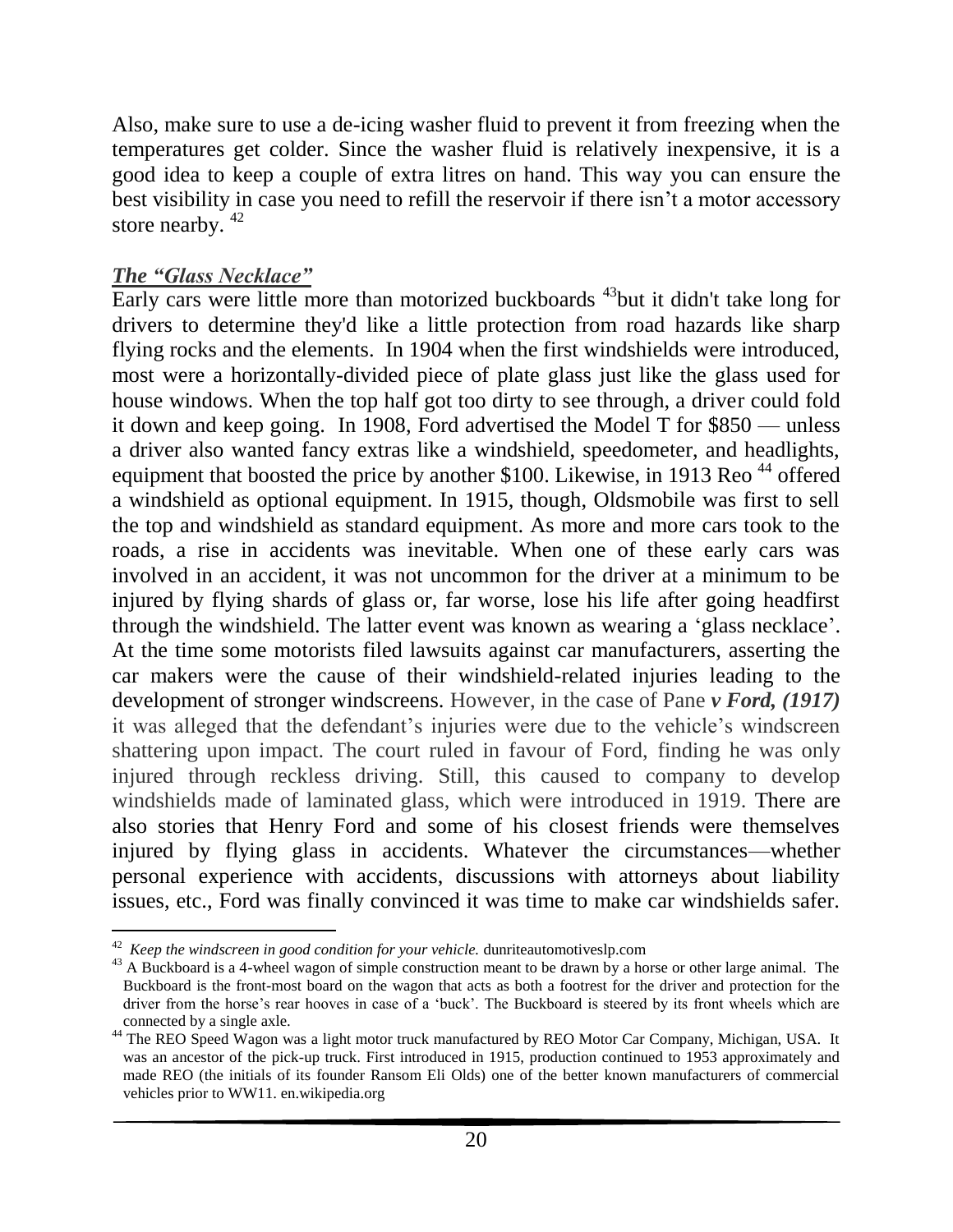Another impetus for his decision may have been one reported on by author Ford R. Bryan in his 1993 book *"Henry's Lieutenants".* In 1918 Henry Ford saw distortion in the rear window of a Model T and decided he needed to produce improved glass. He also, however, needed less expensive glass. With more and more customers opting for enclosed vehicles, glass was harder to come by and the price of glass had risen nearly three-fold. Clarence Avery, a Ford employee, began working with Pilkington Co., a British glass manufacturer, on a new glass-making process. By the end of 1919 they had perfected a process for pouring molten glass through rollers and onto a mobile table. The table then carried the glass under several grinders and polisher until the product was finished. At Ford's extensive River Rouge Plant (Michigan) there was a steel mill, glass factory, and car assembly line. Initially Ford manufactured the glass it needed. Then, in late 1919 Ford began using laminated glass, over the next decade directing its use in all Ford cars.

## *Stray Light*

When light travels along a path without disturbance it is called "useful" light". However the light path can be disturbed causing the beam to change in some way. Light that has been disturbed is referred to as "stray light". The intensity of stray light depends on the scattering angle and the intensity of the original beam. Stray light can be generated in soiled or surface damaged windscreens. During the daylight the eye is adapted to stronger light with many different wavelengths; therefore the impact of stray light is not very severe at this time. However in the case of suddenly appearing light sources, such as oncoming headlights at night, the light that hits the windscreen can be deflected into the driver's eye by means of wide angle light scattering, causing disturbances in vision and perception. Different types of windscreen damage can result in different stray light effects. Findings from several studies suggest that stray light can have a negative impact on driver perception. A number of field and laboratory studies (some using a driving simulator) were identified that considered the effects of worn windscreens on driver perception. Some of the key findings from these studies included: Drivers may take longer to re-adapt their vision following exposure to the stray light effects created through a worn windscreen  $("dazzling")$ .  $^{45}$ 

## *Types of Windscreen Damage and Stray Light*

Different types of windscreen damage can result in different stray light effects.

l <sup>45</sup> Nicola Pronk *et al* (2001). *Windscreens and Safety: A Review.* Report No. 183. Monash University Accident Research Centre. academia.edu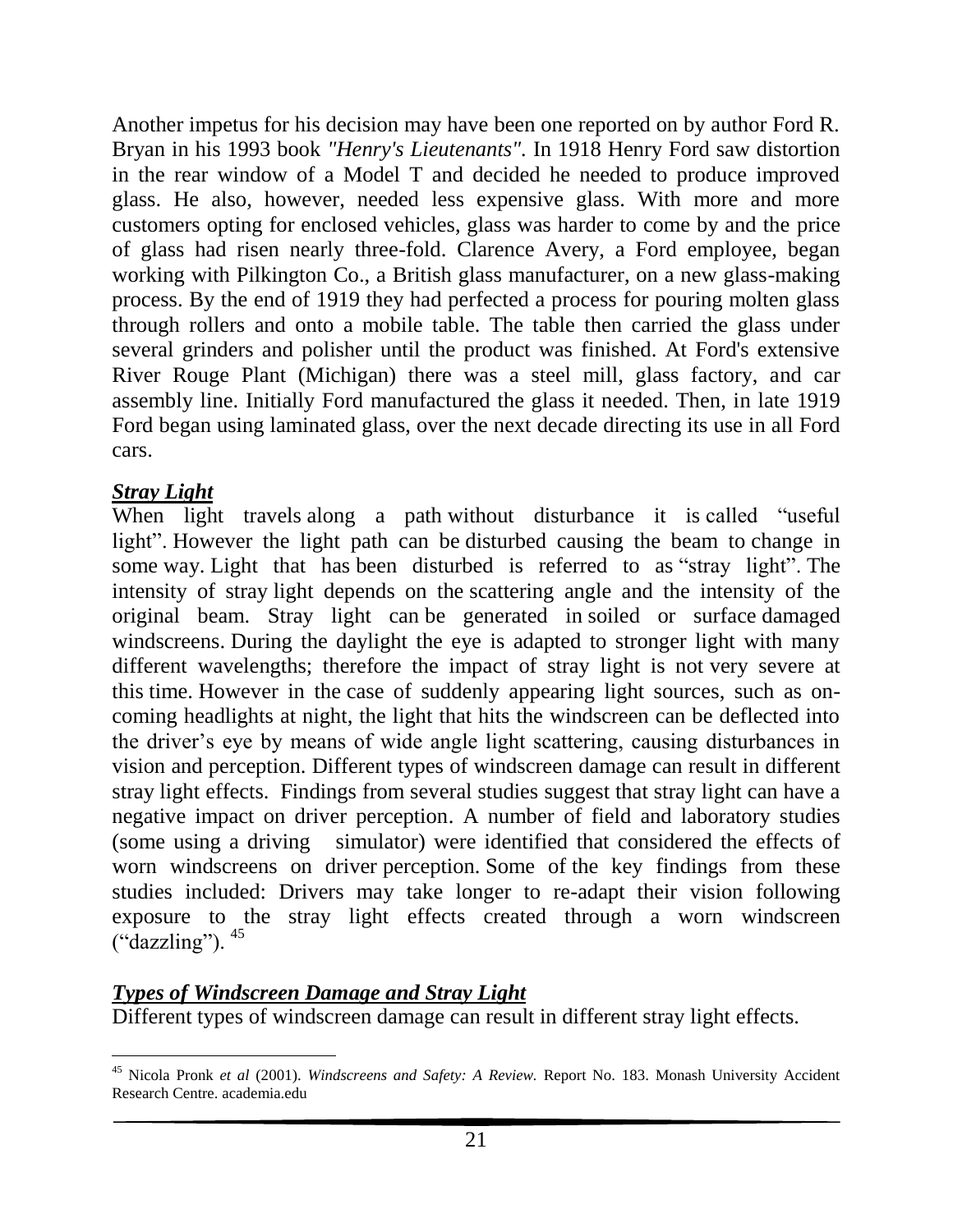For example, small chips and craters tend to scatter light with a halo around the light source, while scratches and grooves tend to scatter light perpendicular to the damaged area and add one or two "tails" to the light source *(Timmermann,*  1985a). <sup>46</sup> A ghost image is an illusion that may appear to drivers, as a result of scattering light in a windscreen. *Timmermann (1985a)* found that light that scatters as a result of deep grooves and scratches, contributes little to the stray light index or reductions in contrast. However as the relative position of the light source moves, these defects will light up suddenly for a short time and can be irritating to drivers and may result in a loss of concentration and alertness. In the context of driving, light can be scattered as it passes through a windscreen. *Kessler (1991)* <sup>47</sup> suggested that stray light could be generated by soiling of the glass surfaces, surface defects, and micro-structural defects in the glass itself or in the components of laminated glass. The intensity of stray light is dependent on the intensity of the light source and the scattering angle caused by the windscreen damage or soiling *(Timmermann, 1985b)*. <sup>48</sup>

### *The Future - Gorilla Glass & Wiperless Windscreens*

As the automotive industry engages in massive amounts of research and development, with a view towards modernizing windscreen technology – they have taken to drawing inspiration from other branches of the technology sector. Fittingly, you may be familiar with the latest development in windshield technology, as it's already being employed in your smart phone. Gorilla Glass – the same innovative glass that is used to ensure smart phone screens are lightweight, clear and durable – is fast becoming one of the major talking points in the windscreen technology discussion. So, what exactly is Gorilla Glass? From smart phones to tablets and even watches – believe it or not, there are already approximately 4.5 billion devices worldwide that utilize Gorilla Glass. Due to its proven success, this chemically treated glass is beginning to be employed by car manufactures to ensure their windshields enjoy the same benefits of durability, lightness and clarity that have become commonplace across other industries. Gorilla Glass is created through an innovative process of dipping your windscreen in molten salt. This process prompts a chemical reaction where the sodium ions on the windscreen's surface are replaced with potassium ions.

 $\overline{a}$ <sup>46</sup> *Direct measurement of windscreen surface wear and the consequences for road safety.* Paper presented at the Vision in vehicles. Nottingham, UK 9-13 September 1985.

<sup>47</sup> Kessler, F. (1991). *Light diffusion characteristics and visibility interferences in automobile windscreens*. Paper presented at the vision in vehicles – IV, University of Leiden, the Netherlands, 27-29 August 1991. Academia.edu<br><sup>48</sup> An instrument to magnum and the University of Leiden, the Netherlands, 27-29 August 1991. Academia.edu

An instrument to measure scattered light due to windshield wear. Paper presented at the Proceedings of the 10<sup>th</sup> International Technical Conference on Experimental Safety Vehicles.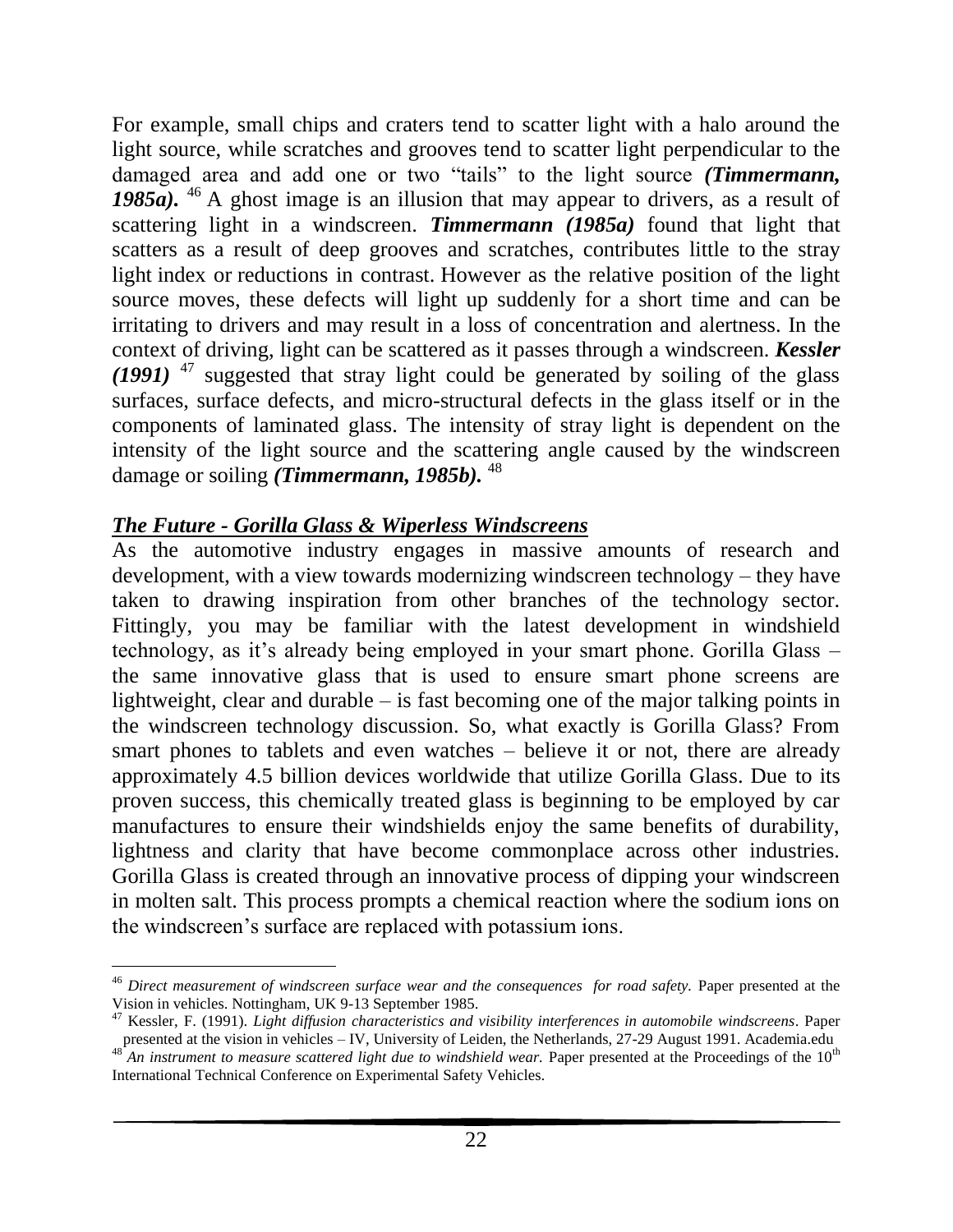The treated glass then becomes a middle layer, sandwiched between two layers of treated glass. This middle layer is less than a millimeter thick and can be as much as 75% lighter than its untreated counterpart. With the assistance of this groundbreaking windscreen technology – your car glass stands to be tougher, thinner and lighter than ever before. This increased durability stands to greatly reduce your windscreen's susceptibility to damage from loose, airborne debris. Also, the reduced weight associated with this technology, means a lighter car overall and a reduction in fuel consumption. But the potential benefits don't end there. Some predict that these innovations in car glass are the first step in irrevocably changing the role of windscreens in motoring as a whole. In fact, Gorilla Glass stands to play a crucial role in the development and implementation of integrated, interactive heads-up displays and navigation technologies in windscreens. Due to the enhanced clarity and touch screen capabilities associated with Gorilla Glass; it seems almost a certainty that, in the coming years, motorists will be faced with windscreens more akin to smart phones and tablets. <sup>49</sup> Here in Ireland, we know better than most the strain each winter puts on our windscreen wipers. So, the idea of a wiperless windshield is undoubtedly an enticing prospect for many. Over the last decade, several high-end car companies have been working on ways to eliminate windshield wipers entirely. Super Car manufacturer McLaren believes they have discovered the perfect solution for removing windscreen wipers from the equation. Borrowing technology developed for fighter jets, Malaren has been using ultra sonic sound to repel rain. An ultrasonic field, produced by a transducer mounted in the corner of the windscreen, produces a force field of sorts and a barrier for rain, moisture and debris. This technology is still in the research and development phase, but given the pace at which the automotive industry moves, it would not be inconceivable to see wiperless windscreens on Irish, British and European roads in the very near future. <sup>50</sup>

### *Conclusion*

l

Going to the car wash isn't just a matter of making your ride look sweet. When it comes to depth perception, it's also a matter of safety. Sure, most people realize that dirt on their windshield can hamper vision and lead to excess glare. But even a small amount of grime on your own headlights can significantly reduce their output, leading to reduced visibility at night as well as eye strain. Simply keeping your windshield and headlights dirt-free could make all the difference in the world.

<sup>49</sup> *The Future of Windscreen Technology*. autoglass.ie

<sup>50</sup> *The Future of Windscreen Technology*. autoglass.ie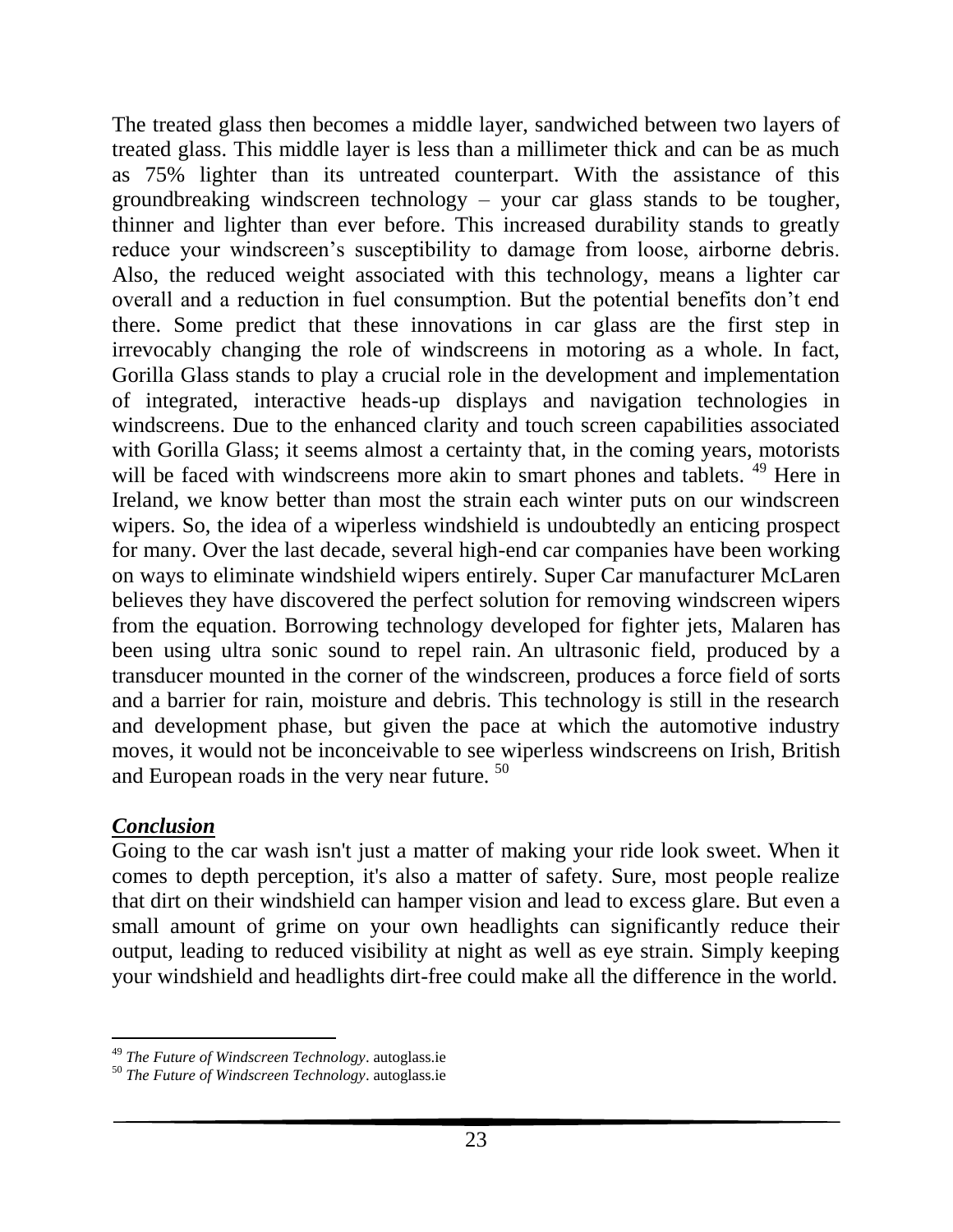A windscreen prevents external elements such rain, wind, dirt and debris from entering the car. If the windscreen is not properly placed, outside debris, rocks, trash and other unwanted elements can easily enter the vehicle and hurt you and the passengers. Just as the immune system of our body prevents foreign agents from causing harm, in a similar manner, a car's windscreen protects the car as well as the passengers. That's why it is imperative to have a well-fitted windscreen. Good visibility is essential while driving, whether it is during the day or night and having a clear view while driving is very important. Clear visibility is not just restricted to cleaning the windscreen but also checking for small cracks or other damage that might be a hindrance during the journey. If you come across a small crack on your windshield or other damage consider getting it repaired. To help keep your windscreen clean and clear, wiper blades are installed on the exterior of the car therefore; they are always exposed to harmful UV rays which reduce their lifespan. Again, consider changing them at least every year unless you do very little mileage, then bi-annually would suffice. A dirty or scratched windshield also affects the working of the wiper blades. Especially, during heavy rain, a clean windshield is advisable for a smooth functioning of the wiper blades. Hence, always make sure that the car's windshield is always clean and in good condition for the wiper blades to work properly and last longer. It is very important to clean the windshield regularly – both inside and out - as a dirty one might be damaged due to small cracks or chips. These cracks can also become enlarged. There is more to cleaning your windscreen than you might think. You might be surprised to hear just how much damage improper cleaning can do to your car glass. One of the most common errors in cleaning windshields is the use of sponges. Sponges are wholly unsuited to cleaning windshields and end up being really harmful over time, avoid them as best you can. Similarly, using towels to dry your windscreen might seem fine, but household towels are too coarse for car glass and will scratch away at the surface of your windscreen. Using a quality micro-fibre cloth and good cleaning lotion will increase the longevity of the windscreen and give you a clear, clean and unobstructed windscreen which is your view to safer driving. Finally, some sensible advice from the respected Bristol Advanced Motorists: <sup>51</sup>

- During the winter months use a glass-cutter screen cleaner regularly.
- Keep the washer bottles topped up with a good quality  $50/50$  screen wash and one NOT containing silicones or waxes
- Try to keep a good pair of sunglasses in the car they can really help

 $\overline{a}$ <sup>51</sup> *Winter sun and dirty windscreens*. IAM Bristol Advanced Motorists. iam-bristol.org.uk (last accessed June 2020).